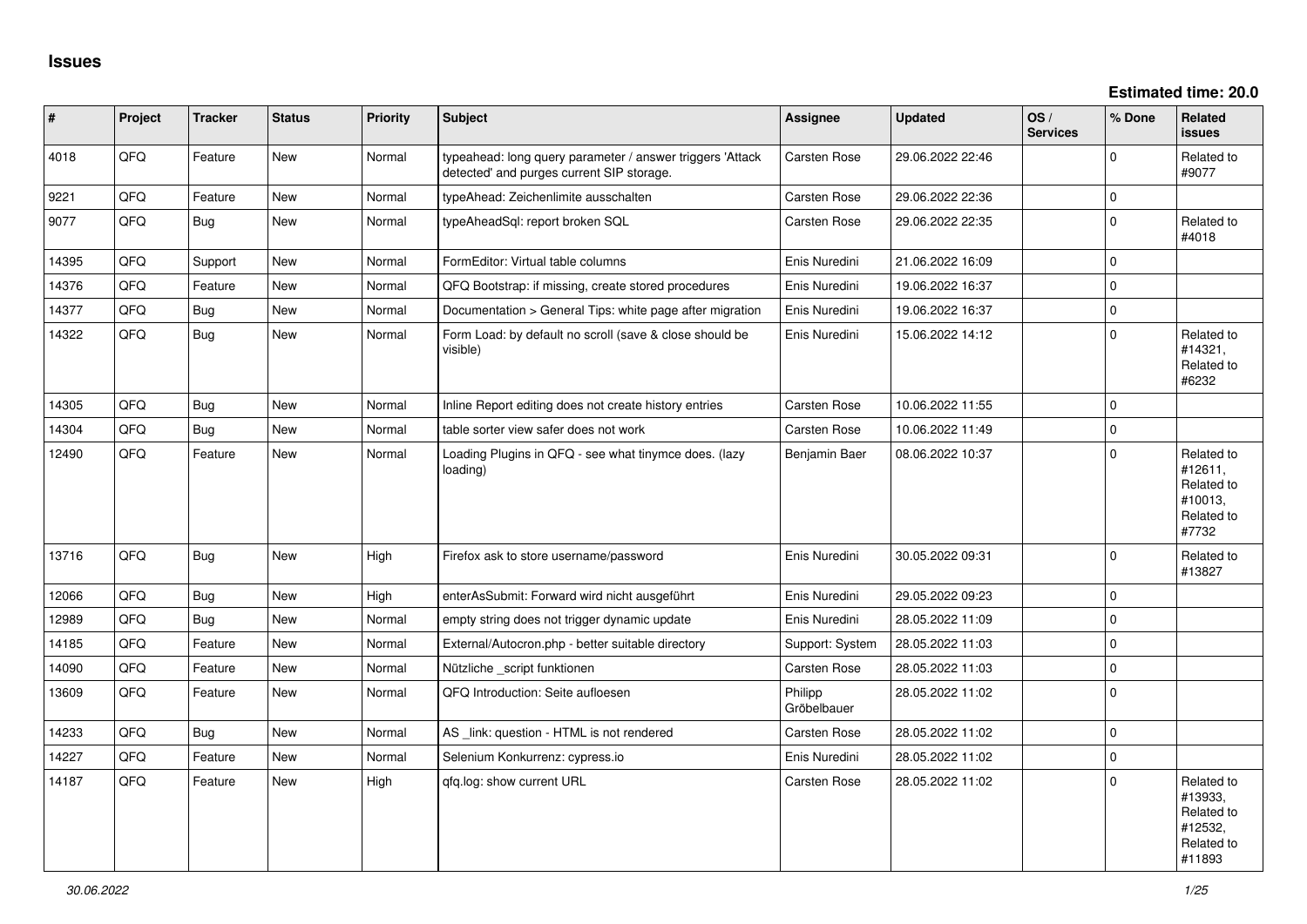| #     | Project | <b>Tracker</b> | <b>Status</b> | <b>Priority</b> | <b>Subject</b>                                                                                                                                      | <b>Assignee</b>     | <b>Updated</b>   | OS/<br><b>Services</b> | % Done         | <b>Related</b><br><b>issues</b>                  |
|-------|---------|----------------|---------------|-----------------|-----------------------------------------------------------------------------------------------------------------------------------------------------|---------------------|------------------|------------------------|----------------|--------------------------------------------------|
| 14077 | QFQ     | <b>Bug</b>     | <b>New</b>    | Normal          | As _link: Attribute 'class' missing by r:1 and r:3 - but should<br>set                                                                              | <b>Carsten Rose</b> | 28.05.2022 11:02 |                        | $\overline{0}$ | Related to<br>#5342,<br>Related to<br>#4343      |
| 14028 | QFQ     | Feature        | <b>New</b>    | Normal          | Required notification: visual nicer                                                                                                                 | Enis Nuredini       | 28.05.2022 11:01 |                        | $\mathbf 0$    |                                                  |
| 13945 | QFQ     | Feature        | <b>New</b>    | Normal          | As _link: content before/after link                                                                                                                 | Enis Nuredini       | 28.05.2022 11:01 |                        | $\Omega$       | Related to<br>#12262                             |
| 13689 | QFQ     | Bug            | <b>New</b>    | Normal          | Enter auf Eingabefeld mit ungültigem Wert führt zu blurry<br>Seite                                                                                  | Enis Nuredini       | 28.05.2022 10:53 |                        | $\Omega$       | Related to<br>#14245. Has<br>duplicate<br>#11891 |
| 14245 | QFQ     | <b>Bug</b>     | <b>New</b>    | Normal          | Form Save Btn bleibt disabled wenn Datumsfeld über<br>Datepicker geändert                                                                           | Enis Nuredini       | 27.05.2022 13:45 |                        | $\Omega$       | Related to<br>#13689                             |
| 10979 | QFQ     | Feature        | <b>New</b>    | Normal          | Ajax Calls an API - dataReport                                                                                                                      | <b>Carsten Rose</b> | 11.05.2022 12:15 |                        | $\Omega$       |                                                  |
| 14091 | QFQ     | Bug            | <b>New</b>    | Normal          | inconsistent template path for twig                                                                                                                 | <b>Carsten Rose</b> | 19.04.2022 18:36 |                        | $\mathbf 0$    |                                                  |
| 13451 | QFQ     | Bug            | New           | Normal          | Character Counter / Max Character: Problem in Safari                                                                                                | Carsten Rose        | 15.04.2022 17:18 |                        | $\mathbf 0$    |                                                  |
| 8891  | QFQ     | Bug            | <b>New</b>    | High            | formSubmitLog: do not log passwords                                                                                                                 | Enis Nuredini       | 25.03.2022 09:06 |                        | $\mathbf 0$    |                                                  |
| 10463 | QFQ     | Feature        | New           | Normal          | Report _link: expliztes setzen von HTML Tags (Bedarf fuer<br>'data-selenium' & 'id')                                                                | Enis Nuredini       | 23.03.2022 09:23 |                        | $\Omega$       | Related to<br>#7648                              |
| 11892 | QFQ     | Feature        | New           | Normal          | tablesorter: columns with links are hard to order - new<br>qualifier 'Y: <ord>'</ord>                                                               | Enis Nuredini       | 23.03.2022 09:22 |                        | $\mathbf{0}$   |                                                  |
| 12714 | QFQ     | Bug            | <b>New</b>    | Normal          | Conversion of GIF to PDF broken when GIF contains Alpha.                                                                                            | <b>Carsten Rose</b> | 19.03.2022 17:49 |                        | $\Omega$       |                                                  |
| 12556 | QFQ     | Feature        | <b>New</b>    | Normal          | Pills Title: colored = static or dynamic on allrequiredgiven                                                                                        | Benjamin Baer       | 19.03.2022 17:49 |                        | $\Omega$       |                                                  |
| 12512 | QFQ     | <b>Bug</b>     | <b>New</b>    | Normal          | Some MySQL Installation can't use 'stored procedures'                                                                                               | <b>Carsten Rose</b> | 19.03.2022 17:48 |                        | $\mathbf 0$    |                                                  |
| 12520 | QFQ     | <b>Bug</b>     | <b>New</b>    | Normal          | Switch FE User: still active even FE User session expired                                                                                           | <b>Carsten Rose</b> | 19.03.2022 17:48 |                        | $\Omega$       |                                                  |
| 12581 | QFQ     | Bug            | New           | Normal          | Form.forward=close: Record 'new' in new browser tab ><br>save (& close) >> Form is not reloaded with new created<br>record id and stays in mode=new | <b>Carsten Rose</b> | 19.03.2022 17:48 |                        | $\Omega$       |                                                  |
| 12603 | QFQ     | Feature        | New           | Normal          | Dropdown (Select), Radio, checkbox:<br>itemListAlways={{!SELECT key, value}}                                                                        | <b>Carsten Rose</b> | 19.03.2022 17:47 |                        | $\mathbf{0}$   |                                                  |
| 12664 | QFQ     | Feature        | New           | Normal          | TinyMCE: report/remove malicous HTML/JS Code                                                                                                        | <b>Carsten Rose</b> | 19.03.2022 17:47 |                        | $\mathbf 0$    | Related to<br>#14320                             |
| 12716 | QFQ     | <b>Bug</b>     | <b>New</b>    | Normal          | template group: Pattern only applied to first instance                                                                                              | <b>Carsten Rose</b> | 19.03.2022 17:47 |                        | $\mathbf{0}$   |                                                  |
| 13331 | QFQ     | <b>Bug</b>     | <b>New</b>    | Normal          | Multi Form: Clear Icon misplaced                                                                                                                    | <b>Carsten Rose</b> | 19.03.2022 17:47 |                        | $\Omega$       |                                                  |
| 13332 | QFQ     | Bug            | New           | Normal          | Multi Form: Required Felder werden visuell nicht markiert.                                                                                          | Carsten Rose        | 19.03.2022 17:47 |                        | $\mathbf 0$    |                                                  |
| 13460 | QFQ     | Bug            | New           | Normal          | Doc: Password set/reset  password should not processed<br>with 'html encode'                                                                        | <b>Carsten Rose</b> | 19.03.2022 17:46 |                        | $\Omega$       |                                                  |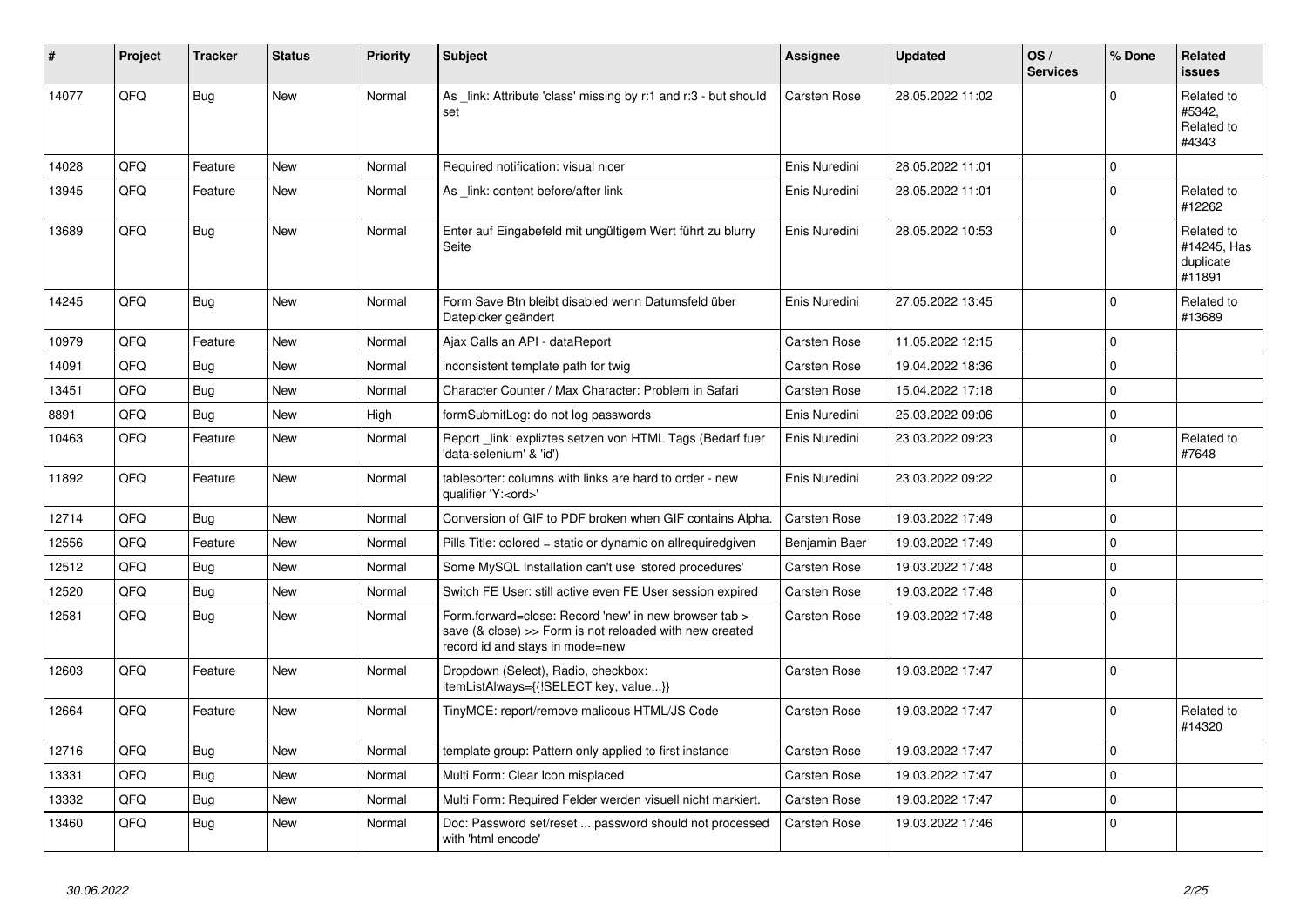| #     | <b>Project</b> | <b>Tracker</b> | <b>Status</b> | <b>Priority</b> | <b>Subject</b>                                                                                                                        | <b>Assignee</b>     | <b>Updated</b>   | OS/<br><b>Services</b> | % Done      | Related<br><b>issues</b>                      |
|-------|----------------|----------------|---------------|-----------------|---------------------------------------------------------------------------------------------------------------------------------------|---------------------|------------------|------------------------|-------------|-----------------------------------------------|
| 13467 | QFQ            | Feature        | <b>New</b>    | Normal          | ChangeLog Generator                                                                                                                   | <b>Carsten Rose</b> | 19.03.2022 17:46 |                        | $\Omega$    | Related to<br>#11460                          |
| 13528 | QFQ            | <b>Bug</b>     | <b>New</b>    | Normal          | qfq.io > releases: es wird kein neues Release angelegt                                                                                | Benjamin Baer       | 19.03.2022 17:46 |                        | $\mathbf 0$ |                                               |
| 13592 | QFQ            | Bug            | <b>New</b>    | Normal          | QFQ Build Queue: das vergeben von Tags klappt nicht. Es<br>werden keine Releases gebaut.                                              | <b>Carsten Rose</b> | 19.03.2022 17:45 |                        | $\mathbf 0$ |                                               |
| 13647 | QFQ            | Bug            | <b>New</b>    | Normal          | Autofocus funktioniert nicht auf Chrome                                                                                               | Benjamin Baer       | 19.03.2022 17:44 |                        | $\mathbf 0$ |                                               |
| 13700 | QFQ            | Feature        | <b>New</b>    | Normal          | Redesign gfg.io Seite                                                                                                                 | <b>Carsten Rose</b> | 19.03.2022 17:43 |                        | $\mathbf 0$ |                                               |
| 13757 | QFQ            | Feature        | <b>New</b>    | High            | QR / Bar-Code Plugin                                                                                                                  | Enis Nuredini       | 19.03.2022 17:43 |                        | $\mathbf 0$ |                                               |
| 13841 | QFQ            | Feature        | <b>New</b>    | Normal          | Create PDF via iText - evaluate                                                                                                       | <b>Carsten Rose</b> | 19.03.2022 17:42 |                        | $\mathbf 0$ |                                               |
| 13843 | QFQ            | Feature        | New           | Normal          | Create JWT via QFQ                                                                                                                    | Carsten Rose        | 19.03.2022 17:42 |                        | 0           |                                               |
| 4413  | QFQ            | Feature        | <b>New</b>    | Normal          | fieldset: show/hidden, modeSql, dynamicUpdate                                                                                         | <b>Carsten Rose</b> | 09.02.2022 15:19 |                        | $\mathbf 0$ |                                               |
| 13706 | QFQ            | Bug            | <b>New</b>    | Normal          | Wrong CheckType in FieldElement LastStatus of Form Cron                                                                               | <b>Carsten Rose</b> | 21.01.2022 18:20 |                        | $\Omega$    |                                               |
| 13659 | QFQ            | Bug            | New           | Normal          | wrong sanitize class applied to R-store                                                                                               | <b>Carsten Rose</b> | 15.01.2022 14:23 |                        | $\mathbf 0$ |                                               |
| 12476 | QFQ            | Feature        | <b>New</b>    | Normal          | clearMe: a) should trigger 'dirty', b) sticky on textarea resize                                                                      | Benjamin Baer       | 04.01.2022 08:40 |                        | $\mathbf 0$ | Related to<br>#9528                           |
| 12327 | QFQ            | Bug            | <b>New</b>    | Normal          | Copy to clipboard: Glyphicon can not be changed                                                                                       | Carsten Rose        | 27.12.2021 17:59 |                        | $\mathbf 0$ |                                               |
| 12544 | QFQ            | Feature        | <b>New</b>    | High            | a) ' AS _link' new also as ' AS _format', b) sortierung via<br>'display: none;', c) '_format' benoeitgt nicht zwingend<br>u/U/p/m/z/d | <b>Carsten Rose</b> | 14.12.2021 16:03 |                        | $\mathbf 0$ |                                               |
| 12702 | QFQ            | Bug            | New           | High            | templateGroup: broken in multiDb Setup                                                                                                | <b>Carsten Rose</b> | 14.12.2021 16:02 |                        | $\mathbf 0$ |                                               |
| 12545 | QFQ            | Bug            | <b>New</b>    | Urgent          | sql.log not created / updated                                                                                                         | <b>Carsten Rose</b> | 14.12.2021 16:02 |                        | $\Omega$    |                                               |
| 12974 | QFQ            | Bug            | New           | High            | Sanitize Queries in Action-Elements                                                                                                   | Carsten Rose        | 07.12.2021 17:19 |                        | $\pmb{0}$   |                                               |
| 12670 | QFQ            | Bug            | <b>New</b>    | High            | Dropdown-Menu classes können nicht mehr angegeben<br>werden                                                                           | <b>Carsten Rose</b> | 07.12.2021 17:19 |                        | $\mathbf 0$ |                                               |
| 12532 | QFQ            | Feature        | <b>New</b>    | High            | SIP-Parameter bei Seitenaufruf in Browser-Console<br>anzeigen                                                                         | <b>Carsten Rose</b> | 07.12.2021 17:19 |                        | $\Omega$    | Related to<br>#11893.<br>Related to<br>#14187 |
| 12513 | QFQ            | <b>Bug</b>     | <b>New</b>    | High            | Implement server side check of maxlength                                                                                              | <b>Carsten Rose</b> | 07.12.2021 17:19 |                        | $\mathbf 0$ |                                               |
| 12186 | QFQ            | Feature        | New           | High            | TinyMCE Config für Objekte                                                                                                            | <b>Carsten Rose</b> | 07.12.2021 17:19 |                        | $\Omega$    | <b>Blocks</b><br>#12632                       |
| 10114 | QFQ            | Feature        | <b>New</b>    | High            | Symbol (Link): 'G:' (Glyphicon) replaced by 'i:' (icon)                                                                               |                     | 07.12.2021 17:19 |                        | $\Omega$    | Related to<br>#3797.<br>Related to<br>#4194   |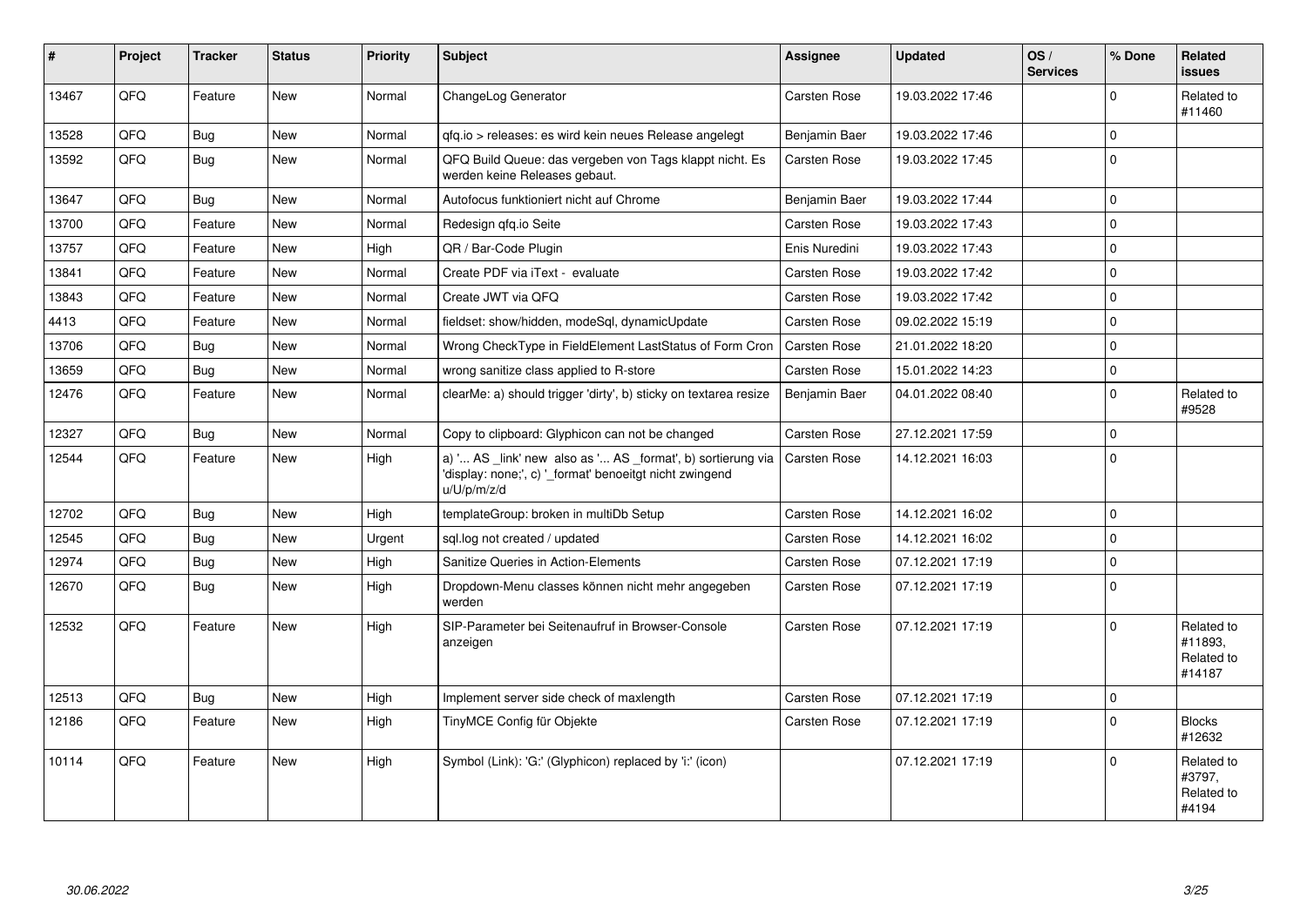| #     | Project | <b>Tracker</b> | <b>Status</b> | <b>Priority</b> | <b>Subject</b>                                                                                                 | <b>Assignee</b>     | <b>Updated</b>   | OS/<br><b>Services</b> | % Done       | Related<br><b>issues</b>                      |
|-------|---------|----------------|---------------|-----------------|----------------------------------------------------------------------------------------------------------------|---------------------|------------------|------------------------|--------------|-----------------------------------------------|
| 11702 | QFQ     | Feature        | <b>New</b>    | Normal          | HTML Special Char makes no sense for 'allbut' if '&' is<br>forbidden                                           | Carsten Rose        | 07.12.2021 16:35 |                        | $\Omega$     | Related to<br>#5112,<br>Related to<br>#14320  |
| 13354 | QFQ     | Feature        | <b>New</b>    | Normal          | Using Websocket in QFQ                                                                                         | Carsten Rose        | 10.11.2021 15:47 |                        | $\Omega$     |                                               |
| 9013  | QFQ     | Bug            | New           | Normal          | Error in Twig template not handled                                                                             | Carsten Rose        | 20.10.2021 13:43 |                        | $\mathbf 0$  |                                               |
| 5305  | QFQ     | Bug            | New           | Normal          | Upload FormElement: nicht disabled by readonly Form                                                            | <b>Carsten Rose</b> | 16.06.2021 13:43 |                        | $\Omega$     | Related to<br>#9347,<br>Related to<br>#9834   |
| 12679 | QFQ     | Feature        | <b>New</b>    | Normal          | tablesorter: custom column width                                                                               | Carsten Rose        | 16.06.2021 11:10 |                        | $\mathbf 0$  |                                               |
| 9347  | QFQ     | Bug            | <b>New</b>    | High            | FE.type=upload with dynamic show/hidden: required not<br>detected                                              | <b>Carsten Rose</b> | 12.06.2021 10:40 |                        | $\Omega$     | Related to<br>#5305,<br>Related to<br>#12398  |
| 11460 | QFQ     | Feature        | <b>New</b>    | Normal          | Easier creation of changelog: gitchangelog                                                                     | <b>Carsten Rose</b> | 12.06.2021 10:20 |                        | $\Omega$     | Related to<br>#13467                          |
| 6261  | QFQ     | Feature        | New           | Normal          | Persistent SIP                                                                                                 | <b>Carsten Rose</b> | 12.06.2021 09:07 |                        | $\mathbf{0}$ | Related to<br>#10819                          |
| 6723  | QFQ     | Feature        | New           | Normal          | Report QFQ Installation and Version                                                                            | Carsten Rose        | 12.06.2021 09:07 |                        | $\mathbf 0$  |                                               |
| 9348  | QFQ     | Feature        | <b>New</b>    | Normal          | defaultThumbnailSize: pre render thumbnails                                                                    | <b>Carsten Rose</b> | 12.06.2021 09:05 |                        | $\mathbf 0$  |                                               |
| 7890  | QFQ     | Bug            | New           | Normal          | FormElement 'required': extraButtonInfo not aligned                                                            | Carsten Rose        | 11.06.2021 21:17 |                        | $\mathbf 0$  | Related to<br>#11517                          |
| 9531  | QFQ     | Bug            | New           | High            | FE File: Dynamic Update / modeSql / required detected<br>even it not set                                       | Carsten Rose        | 11.06.2021 20:32 |                        | $\Omega$     | Related to<br>#12398                          |
| 11893 | QFQ     | Feature        | <b>New</b>    | High            | Broken SIP: a) only report one time, b) only report in main<br>column                                          | Carsten Rose        | 12.05.2021 12:13 |                        | $\Omega$     | Related to<br>#12532,<br>Related to<br>#14187 |
| 12412 | QFQ     | Feature        | New           | Normal          | Action/Escape qualifier 'e' (empty), '0': if given, an empty<br>string (or '0') will be treated as 'not found' | Carsten Rose        | 08.05.2021 09:40 |                        | $\Omega$     | Related to<br>#12413,<br>Related to<br>#10012 |
| 12465 | QFQ     | Feature        | New           | Normal          | QFQ Function: use in FE to fill StoreRecord                                                                    | Carsten Rose        | 05.05.2021 21:58 |                        | $\mathbf 0$  |                                               |
| 8962  | QFQ     | Feature        | New           | High            | allow for form fields with identical names                                                                     | Carsten Rose        | 03.05.2021 21:14 |                        | $\mathbf 0$  |                                               |
| 8668  | QFQ     | <b>Bug</b>     | New           | High            | Pill disabled: dyamic mode 'hidden' not respected - FE is still<br>required                                    | Carsten Rose        | 03.05.2021 21:14 |                        | $\mathbf 0$  |                                               |
| 8431  | QFQ     | Bug            | New           | High            | autocron.php with wrong path                                                                                   | Carsten Rose        | 03.05.2021 21:14 |                        | $\mathbf 0$  |                                               |
| 8083  | QFQ     | <b>Bug</b>     | New           | High            | FormEditor: primary table list does not respect<br>'indexDb={{indexData:Y}}'                                   | Carsten Rose        | 03.05.2021 21:14 |                        | $\Omega$     | Has duplicate<br>#6678                        |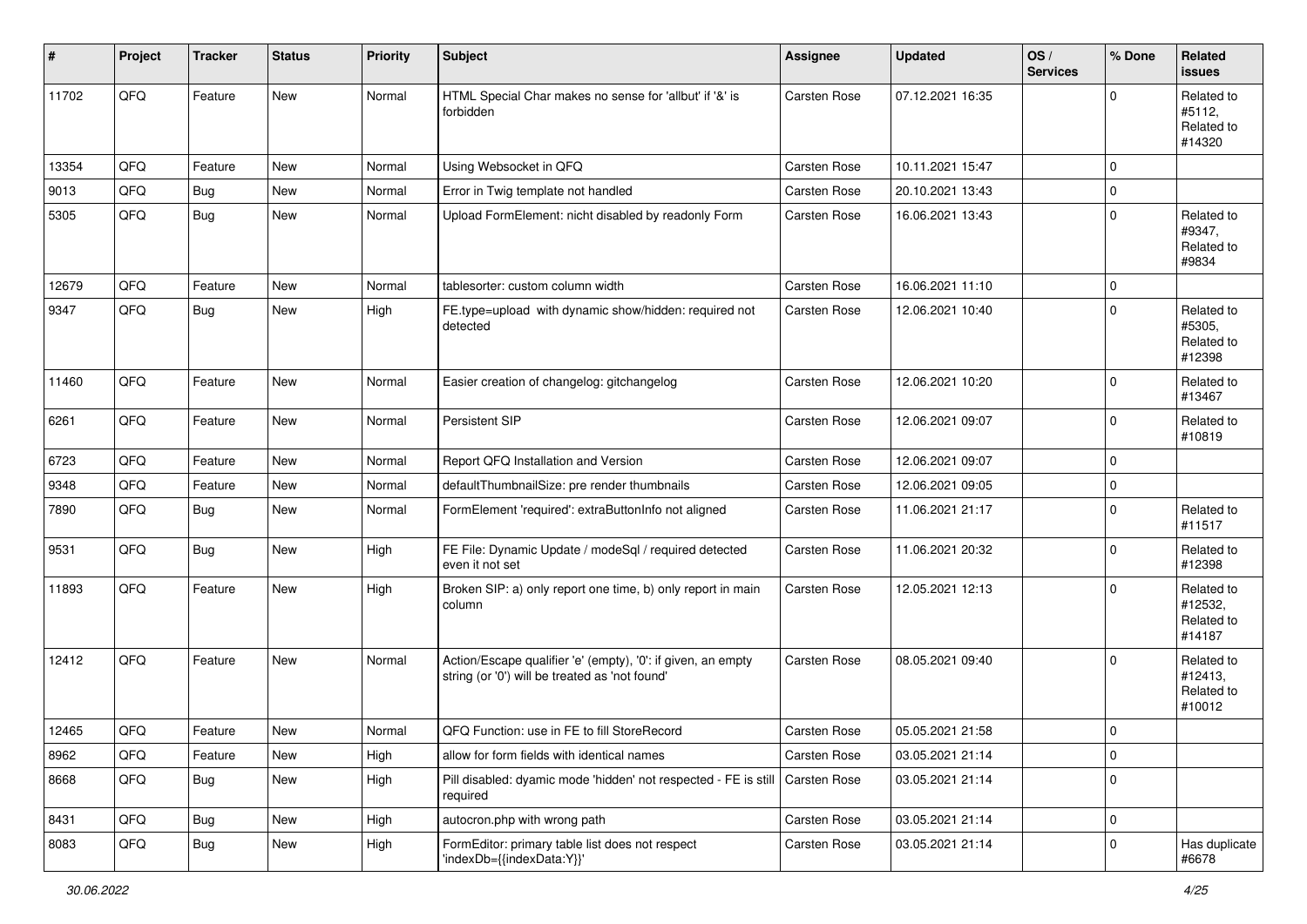| #     | Project | <b>Tracker</b> | <b>Status</b> | <b>Priority</b> | <b>Subject</b>                                                                   | <b>Assignee</b>     | <b>Updated</b>   | OS/<br><b>Services</b> | % Done      | Related<br><b>issues</b>                     |
|-------|---------|----------------|---------------|-----------------|----------------------------------------------------------------------------------|---------------------|------------------|------------------------|-------------|----------------------------------------------|
| 7899  | QFQ     | <b>Bug</b>     | <b>New</b>    | High            | Fe.type=password / retype / required: always complain<br>about missing value     | Carsten Rose        | 03.05.2021 21:14 |                        | $\Omega$    |                                              |
| 7850  | QFQ     | Feature        | <b>New</b>    | High            | Upload records: non 'pathFileName' column                                        | Carsten Rose        | 03.05.2021 21:14 |                        | $\Omega$    |                                              |
| 7650  | QFQ     | Bug            | <b>New</b>    | High            | Optional do not show 'required' sign on FormElement                              | Carsten Rose        | 03.05.2021 21:14 |                        | $\mathbf 0$ |                                              |
| 5715  | QFQ     | Feature        | <b>New</b>    | High            | PDF Caching                                                                      | Carsten Rose        | 03.05.2021 21:14 |                        | $\Omega$    | Related to<br>#5851.<br>Related to<br>#6357  |
| 5459  | QFQ     | <b>Bug</b>     | New           | High            | Multi DB: spread system tables between 'QFQ' and<br>'Data'-DB                    | <b>Carsten Rose</b> | 03.05.2021 21:14 |                        | $\Omega$    | Related to<br>#4720                          |
| 5221  | QFQ     | Bug            | <b>New</b>    | High            | Download Dialog: Bleibt stehen in FF wenn Datei<br>automatisch gespeichert wird. | <b>Carsten Rose</b> | 03.05.2021 21:14 |                        | $\Omega$    |                                              |
| 3727  | QFQ     | Feature        | <b>New</b>    | High            | Security: Session Hijacking erschweren                                           | Carsten Rose        | 03.05.2021 21:14 |                        | $\Omega$    |                                              |
| 12468 | QFQ     | Bug            | <b>New</b>    | Urgent          | Form: update Form.title after save                                               | Carsten Rose        | 03.05.2021 21:12 |                        | 0           |                                              |
| 11850 | QFQ     | Feature        | New           | Urgent          | Wizard Form: basierend auf einer Tabelle eine Form<br>anlegen.                   |                     | 03.05.2021 21:12 |                        | $\mathbf 0$ | <b>Blocked by</b><br>#8082                   |
| 11237 | QFQ     | Bug            | New           | High            | Radiobutton / parameter.buttonClass= btn-default - kein dirty<br>Trigger         | Benjamin Baer       | 03.05.2021 21:12 |                        | $\Omega$    | Related to<br>#10766                         |
| 11057 | QFQ     | Bug            | <b>New</b>    | High            | Checkboxes ohne span.checkmark im Report werden<br>ausgeblendet                  | Benjamin Baer       | 03.05.2021 21:12 |                        | $\Omega$    | Related to<br>#11039                         |
| 10766 | QFQ     | Bug            | New           | High            | Radiobutton / parameter.buttonClass=btn-default: dynamic<br>update               |                     | 03.05.2021 21:12 |                        | $\Omega$    | Related to<br>#11237                         |
| 10640 | QFQ     | <b>Bug</b>     | New           | High            | TypeAhead Tag: FE editierbar trotz readOnly                                      | Carsten Rose        | 03.05.2021 21:12 |                        | $\Omega$    | Related to<br>#7795                          |
| 10508 | QFQ     | Bug            | New           | High            | Multi Form broken on Multi DB Instance                                           | Carsten Rose        | 03.05.2021 21:12 |                        | $\mathbf 0$ |                                              |
| 10506 | QFQ     | Bug            | <b>New</b>    | High            | Template Group broken on MultiDB instance                                        | Carsten Rose        | 03.05.2021 21:12 |                        | $\Omega$    | Related to<br>#10505                         |
| 10081 | QFQ     | Bug            | <b>New</b>    | High            | Stale record lock after 'forbidden' character                                    | <b>Carsten Rose</b> | 03.05.2021 21:12 |                        | $\Omega$    | Related to<br>#10082,<br>Related to<br>#9789 |
| 10345 | QFQ     | Feature        | New           | Normal          | Templates - Patterns QFQ Style                                                   |                     | 03.05.2021 21:01 |                        | $\Omega$    | Related to<br>#10713                         |
| 12119 | QFQ     | Feature        | <b>New</b>    | Normal          | AS paged: error message missing if there ist no 'r' argument.                    | <b>Carsten Rose</b> | 03.05.2021 20:51 |                        | $\mathbf 0$ |                                              |
| 12163 | QFQ     | Feature        | New           | Normal          | Checkbox: table wrap                                                             | Carsten Rose        | 03.05.2021 20:51 |                        | $\mathbf 0$ |                                              |
| 11668 | QFQ     | Bug            | New           | Normal          | Play function.sql - problem with mysql                                           | Carsten Rose        | 03.05.2021 20:48 |                        | $\mathbf 0$ |                                              |
| 11667 | QFQ     | Bug            | New           | Normal          | MySQL mariadb-server-10.3: Incorrect datetime value                              | Carsten Rose        | 03.05.2021 20:48 |                        | $\mathbf 0$ |                                              |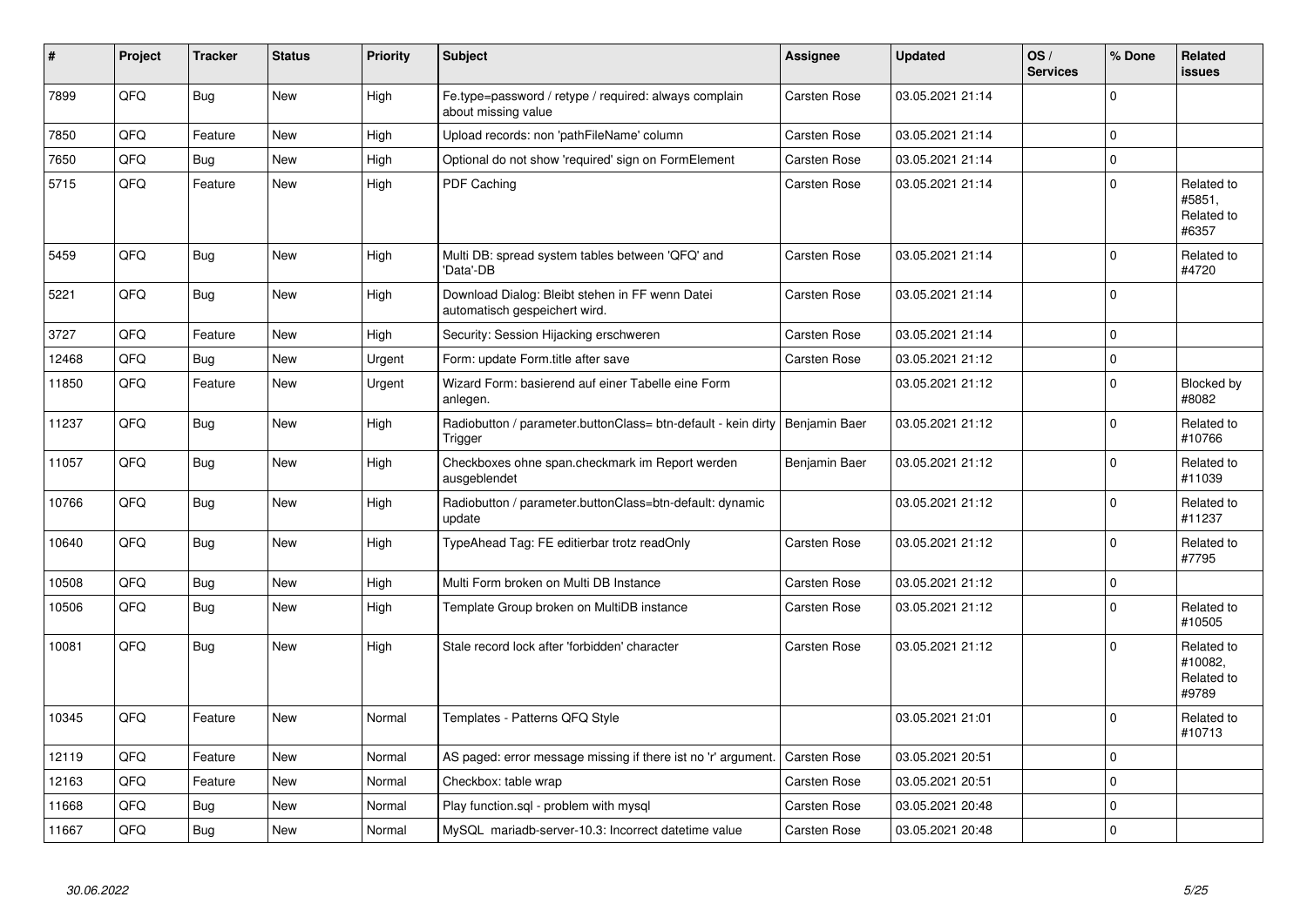| #     | Project | <b>Tracker</b> | <b>Status</b> | <b>Priority</b> | <b>Subject</b>                                                                                             | <b>Assignee</b>                                        | <b>Updated</b>      | OS/<br><b>Services</b> | % Done         | Related<br><b>issues</b>                      |                      |
|-------|---------|----------------|---------------|-----------------|------------------------------------------------------------------------------------------------------------|--------------------------------------------------------|---------------------|------------------------|----------------|-----------------------------------------------|----------------------|
| 11955 | QFQ     | Feature        | New           | Normal          | subrecord: new title option to set <th> attributes - e.g. to<br/>customize tablesorter options.</th>       | attributes - e.g. to<br>customize tablesorter options. | <b>Carsten Rose</b> | 03.05.2021 20:47       |                | $\Omega$                                      | Related to<br>#11775 |
| 11747 | QFQ     | Feature        | New           | Normal          | Maintenance Page with Redirect                                                                             | <b>Carsten Rose</b>                                    | 03.05.2021 20:47    |                        | $\mathbf 0$    | Related to<br>#11741                          |                      |
| 12480 | QFQ     | Feature        | <b>New</b>    | Normal          | If QFQ upgrade is running, block further request                                                           | <b>Carsten Rose</b>                                    | 03.05.2021 20:45    |                        | $\mathbf 0$    |                                               |                      |
| 12477 | QFQ     | Feature        | New           | Normal          | Support for refactoring: Form, FormElement, diverse<br>Tabellen/Spalten, tt-content Records                | <b>Carsten Rose</b>                                    | 03.05.2021 20:45    |                        | $\mathbf 0$    |                                               |                      |
| 12474 | QFQ     | Feature        | New           | Normal          | Check BaseConfigURL if it is given and the the last char is '/'                                            | <b>Carsten Rose</b>                                    | 03.05.2021 20:45    |                        | $\mathbf 0$    |                                               |                      |
| 12413 | QFQ     | Feature        | <b>New</b>    | Normal          | STORE_TYPO3: enhance for {{be_users.email:T}},<br>{{fe users.email:T}}                                     | <b>Carsten Rose</b>                                    | 03.05.2021 20:45    |                        | $\mathbf 0$    | Related to<br>#12412,<br>Related to<br>#10012 |                      |
| 12400 | QFQ     | Feature        | <b>New</b>    | Normal          | Tutorial ist in QFQ Doku, Wird in der Suche gefunden, es<br>gibt aber kein Menupunkt - Inhalt ueberpruefen | <b>Carsten Rose</b>                                    | 03.05.2021 20:45    |                        | $\mathbf 0$    |                                               |                      |
| 12269 | QFQ     | Feature        | <b>New</b>    | Normal          | 2FA - Login                                                                                                | <b>Carsten Rose</b>                                    | 03.05.2021 20:45    |                        | $\overline{0}$ |                                               |                      |
| 12162 | QFQ     | Feature        | New           | Normal          | FE.type=sendmail: personalized mailing (several mails) via<br>template                                     | <b>Carsten Rose</b>                                    | 03.05.2021 20:45    |                        | $\mathbf 0$    |                                               |                      |
| 12156 | QFQ     | Feature        | New           | Normal          | Form: Optional disable 'leave page'                                                                        |                                                        | 03.05.2021 20:45    |                        | 0              |                                               |                      |
| 12109 | QFQ     | Feature        | New           | Normal          | Donwload Link: Plain, SIP, Persistent Link, Peristent SIP -<br>new notation                                | <b>Carsten Rose</b>                                    | 03.05.2021 20:45    |                        | $\mathbf 0$    | Related to<br>#12085                          |                      |
| 12135 | QFQ     | Feature        | <b>New</b>    | Normal          | Subrecord: Notiz                                                                                           |                                                        | 24.04.2021 16:58    |                        | 0              |                                               |                      |
| 12330 | QFQ     | Feature        | <b>New</b>    | Normal          | Copy to input field / text area / TinyMCE                                                                  | <b>Carsten Rose</b>                                    | 07.04.2021 09:01    |                        | $\mathbf 0$    |                                               |                      |
| 10080 | QFQ     | Feature        | <b>New</b>    | Normal          | Popup on 'save' / 'close': configure dialog (answer<br>yes/no/cancle/)                                     | Carsten Rose                                           | 28.03.2021 20:52    |                        | $\mathbf 0$    | Is duplicate of<br>#12262                     |                      |
| 12187 | QFQ     | Bug            | <b>New</b>    | Normal          | Trigger FormAsFile() via Report: probably problem with multi   Carsten Rose<br>DB setup                    |                                                        | 20.03.2021 21:20    |                        | $\mathbf 0$    |                                               |                      |
| 10714 | QFQ     | Feature        | <b>New</b>    | Normal          | multi Table Form                                                                                           | <b>Carsten Rose</b>                                    | 16.03.2021 18:44    |                        | 0              |                                               |                      |
| 8217  | QFQ     | Feature        | <b>New</b>    | Normal          | if-elseif-else construct                                                                                   | Carsten Rose                                           | 16.03.2021 18:41    |                        | $\mathbf 0$    | Related to<br>#10716                          |                      |
| 11516 | QFQ     | Feature        | <b>New</b>    | Normal          | Multi Page Form (Previous/Next Buttons)                                                                    | <b>Carsten Rose</b>                                    | 16.03.2021 17:52    |                        | $\mathbf 0$    |                                               |                      |
| 12146 | QFQ     | Feature        | <b>New</b>    | Normal          | Autocron Job: Anzeigen wann der naechste Job ausgefuehrt<br>wird, resp das er nicht ausgefuehrt wird       | <b>Carsten Rose</b>                                    | 15.03.2021 15:23    |                        | $\mathbf 0$    |                                               |                      |
| 12133 | QFQ     | <b>Bug</b>     | New           | Normal          | NPM, phpSpreadSheet aktualisieren                                                                          | Carsten Rose                                           | 15.03.2021 09:04    |                        | $\mathbf 0$    |                                               |                      |
| 3864  | QFQ     | Feature        | New           | Normal          | Encrypt / decrypt field                                                                                    | Carsten Rose                                           | 08.03.2021 18:08    |                        | $\mathbf 0$    |                                               |                      |
| 8187  | QFQ     | Feature        | New           | Normal          | Subrecord: enable/hide new button - make new/edit/delete<br>customizeable.                                 | <b>Carsten Rose</b>                                    | 06.03.2021 18:44    |                        | $\mathbf 0$    | Related to<br>#11326                          |                      |
| 12045 | QFO     | <b>Bug</b>     | New           | Normal          | templateGroup afterSave FE: Aufruf ohne<br>sqlHonorFormElements funktioniert nicht                         | Carsten Rose                                           | 18.02.2021 16:33    |                        | 0              |                                               |                      |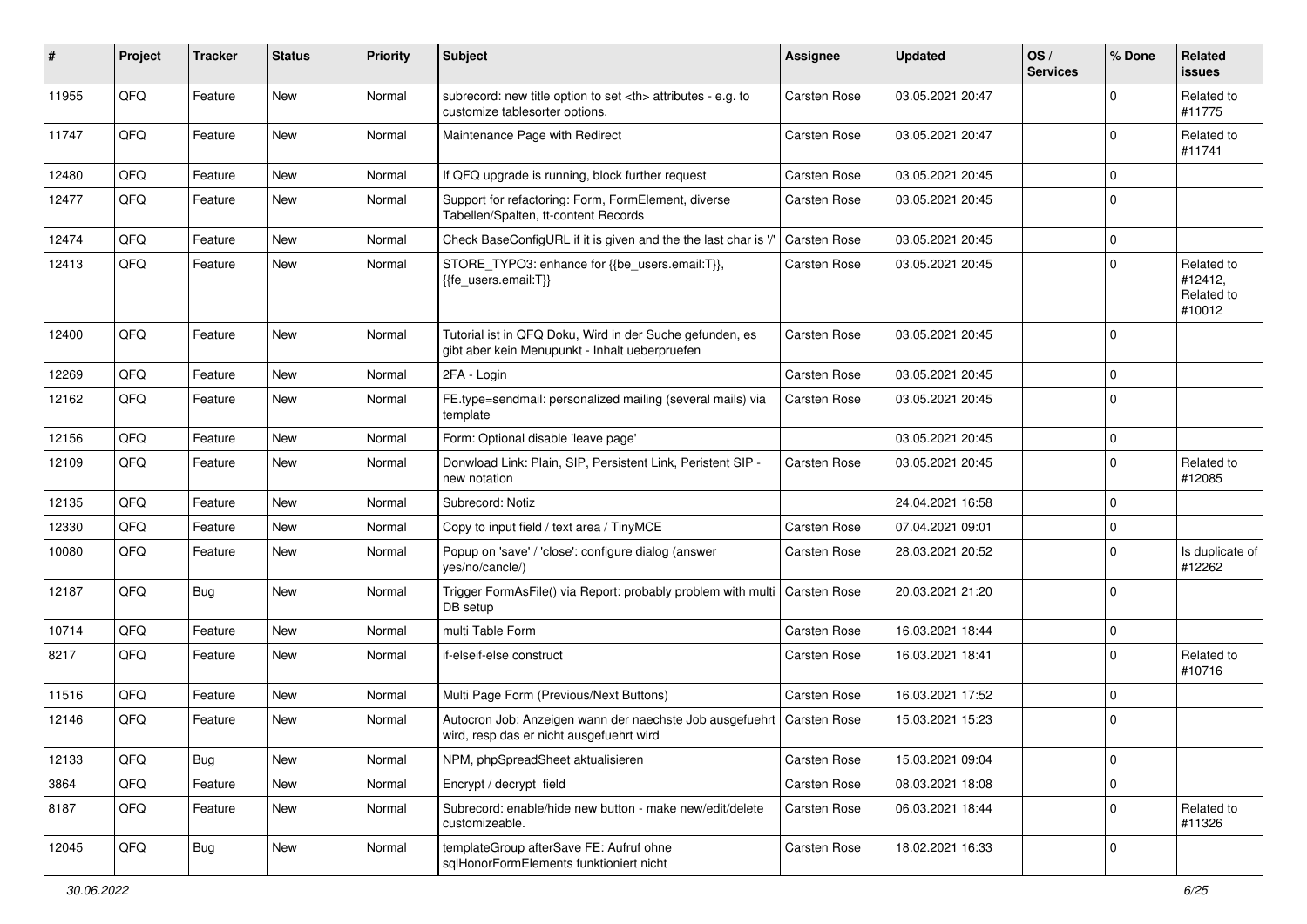| #     | Project | <b>Tracker</b> | <b>Status</b> | <b>Priority</b> | <b>Subject</b>                                                                      | <b>Assignee</b>     | <b>Updated</b>   | OS/<br><b>Services</b> | % Done       | Related<br><b>issues</b>                                             |
|-------|---------|----------------|---------------|-----------------|-------------------------------------------------------------------------------------|---------------------|------------------|------------------------|--------------|----------------------------------------------------------------------|
| 12040 | QFQ     | <b>Bug</b>     | <b>New</b>    | Normal          | FE Mode 'hidden' für zwei FEs auf einer Zeile                                       | Carsten Rose        | 18.02.2021 10:13 |                        | $\mathbf 0$  |                                                                      |
| 12039 | QFQ     | Feature        | New           | Normal          | Missing htmlSpecialChar() in pre processing on form submit                          |                     | 18.02.2021 00:09 |                        | $\Omega$     | Related to<br>#14320                                                 |
| 12024 | QFQ     | Feature        | New           | Normal          | Excel Export: text columns by default decode<br>htmlspeciachar()                    | Carsten Rose        | 17.02.2021 23:55 |                        | $\Omega$     | Related to<br>#12022                                                 |
| 12038 | QFQ     | Feature        | <b>New</b>    | Normal          | a) STORE_VAR: filenameOnlyStripUniq, b) SP:<br>QSTRIPUNIQ()                         |                     | 17.02.2021 23:55 |                        | $\Omega$     |                                                                      |
| 12023 | QFQ     | Feature        | <b>New</b>    | Normal          | MySQL Stored Precdure: QDECODESPECIALCHAR()                                         | Carsten Rose        | 16.02.2021 11:16 |                        | $\Omega$     | Related to<br>#12022                                                 |
| 11775 | QFQ     | Feature        | New           | Normal          | Subrecord Tooltip pro Feld                                                          | Carsten Rose        | 18.12.2020 15:22 |                        | $\Omega$     | Related to<br>#11955                                                 |
| 11752 | QFQ     | Bug            | New           | Normal          | checkbox renders multiple input elements with same name                             | <b>Carsten Rose</b> | 17.12.2020 14:58 |                        | $\Omega$     | Related to<br>#11750                                                 |
| 11716 | QFQ     | Feature        | <b>New</b>    | Normal          | Form an beliebiger Stelle im Report anzeigen                                        |                     | 09.12.2020 09:47 |                        | $\mathbf 0$  |                                                                      |
| 11715 | QFQ     | Bug            | <b>New</b>    | Normal          | acceptZeroAsRequired and requiredOffButMark do not<br>coincide                      |                     | 08.12.2020 12:13 |                        | $\mathbf 0$  |                                                                      |
| 11695 | QFQ     | <b>Bug</b>     | <b>New</b>    | Normal          | MultiForm required FE Error                                                         | Carsten Rose        | 04.12.2020 13:34 |                        | $\mathbf 0$  |                                                                      |
| 11534 | QFQ     | Feature        | New           | Normal          | Report: Action on selected rows - Table batchprocessing<br>feature                  |                     | 18.11.2020 08:15 |                        | $\mathbf 0$  |                                                                      |
| 11535 | QFQ     | Feature        | <b>New</b>    | Normal          | Ability to create SQL columns in frontend QFQ forms                                 |                     | 17.11.2020 12:11 |                        | $\mathbf 0$  |                                                                      |
| 11523 | QFQ     | Feature        | New           | Normal          | Mit dynamic Update erkennen, ob Upload gemacht wurde                                | <b>Carsten Rose</b> | 13.11.2020 15:07 |                        | $\mathbf{0}$ | Related to<br>#9533                                                  |
| 11522 | QFQ     | Bug            | <b>New</b>    | Normal          | Aus/Einblenden von Reitern                                                          |                     | 13.11.2020 14:58 |                        | $\mathbf 0$  |                                                                      |
| 10937 | QFQ     | Bug            | <b>New</b>    | Normal          | Fehler mit abhängigen Select- Feldern beim Positionieren                            | <b>Carsten Rose</b> | 12.11.2020 23:45 |                        | $\mathbf 0$  |                                                                      |
| 10759 | QFQ     | Bug            | <b>New</b>    | Normal          | emptyMeansNull - Feld falsch aktualisiert                                           |                     | 12.11.2020 23:45 |                        | $\mathbf 0$  |                                                                      |
| 10704 | QFQ     | <b>Bug</b>     | <b>New</b>    | Normal          | wkhtml problem rendering fullCalendar.js / fabric.js >><br>successor: puppeteer     | Carsten Rose        | 12.11.2020 23:45 |                        | $\Omega$     | Related to<br>#5024,<br>Related to<br>#4650.<br>Related to<br>#10715 |
| 10588 | QFQ     | <b>Bug</b>     | <b>New</b>    | Normal          | typeahed Tag: Doku anpassen                                                         | Carsten Rose        | 12.11.2020 23:45 |                        | $\mathbf 0$  |                                                                      |
| 11504 | QFQ     | Feature        | New           | Normal          | Dynamic Update: Button text update for 'Save',' Close' &<br>'Delete'                | Carsten Rose        | 12.11.2020 23:44 |                        | $\Omega$     |                                                                      |
| 11239 | QFQ     | Bug            | <b>New</b>    | Normal          | Radiobutton (plain): horizontales Rendern abhängig vom<br>Datentyp in der Datenbank | <b>Carsten Rose</b> | 30.09.2020 18:37 |                        | $\Omega$     |                                                                      |
| 11195 | QFQ     | Bug            | New           | Low             | Dynamic Update: Note not updated if new text is empty<br>(v20.4)                    |                     | 25.09.2020 11:14 |                        | $\Omega$     |                                                                      |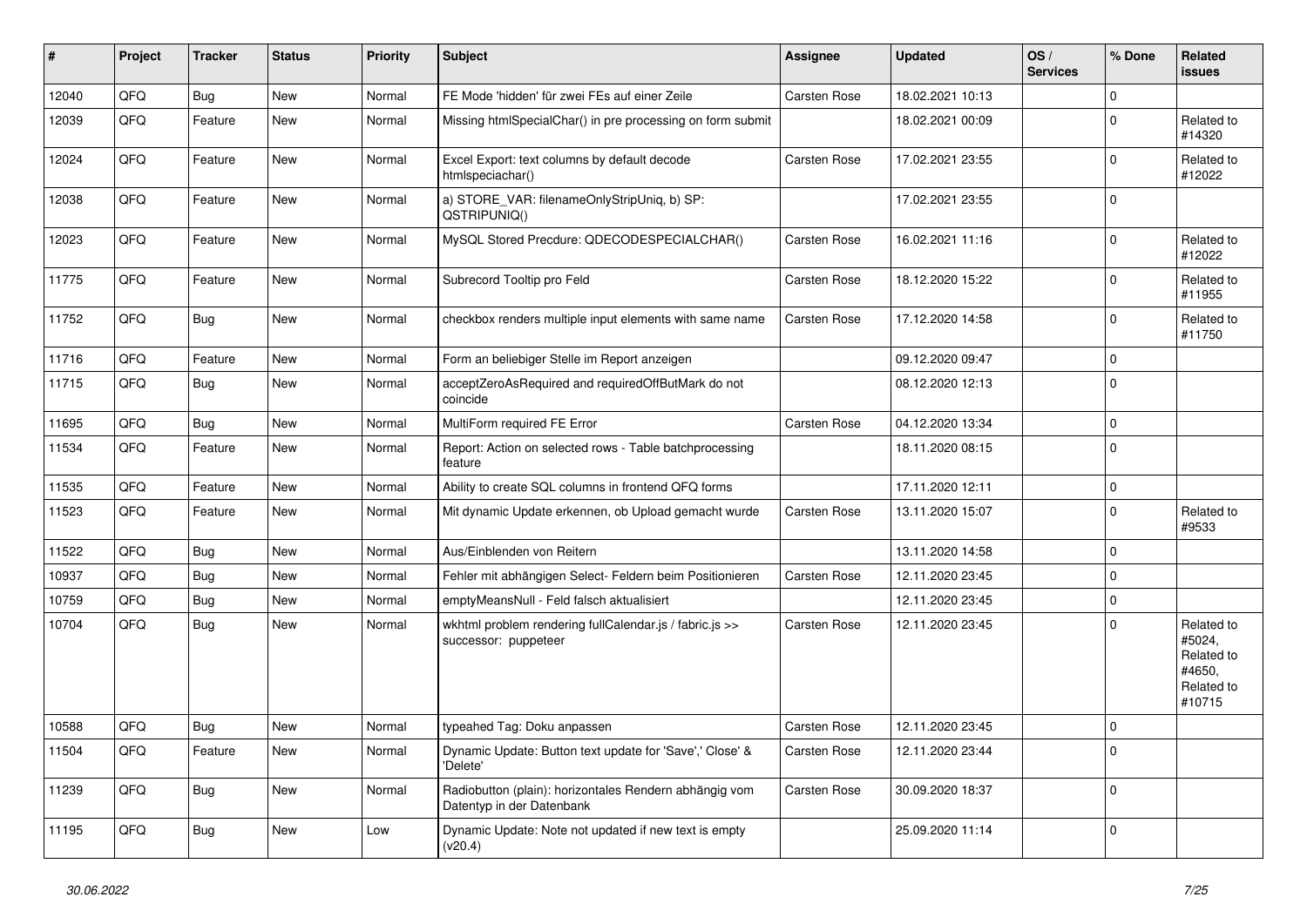| ∦     | Project | <b>Tracker</b> | <b>Status</b> | <b>Priority</b> | Subject                                                                                            | <b>Assignee</b> | <b>Updated</b>   | OS/<br><b>Services</b> | % Done        | Related<br>issues                                                    |
|-------|---------|----------------|---------------|-----------------|----------------------------------------------------------------------------------------------------|-----------------|------------------|------------------------|---------------|----------------------------------------------------------------------|
| 11080 | QFQ     | Feature        | New           | Normal          | Send MQTT messages                                                                                 | Carsten Rose    | 29.08.2020 19:49 |                        | 0             |                                                                      |
| 10996 | QFQ     | Feature        | New           | Normal          | Download video via sip: no seek                                                                    | Carsten Rose    | 12.08.2020 14:18 |                        | $\mathbf{0}$  |                                                                      |
| 10976 | QFQ     | Feature        | New           | Normal          | Excel Export Verbesserungen                                                                        | Carsten Rose    | 06.08.2020 10:56 |                        | $\mathbf 0$   |                                                                      |
| 10890 | QFQ     | Bug            | New           | Normal          | AutoCron hangs                                                                                     |                 | 20.07.2020 13:56 |                        | 0             |                                                                      |
| 10874 | QFQ     | Feature        | New           | Normal          | Erstellen eines Foreign Keys in der Tabelle "FormElement"                                          |                 | 13.07.2020 10:11 |                        | $\mathbf 0$   |                                                                      |
| 10819 | QFQ     | Feature        | <b>New</b>    | Normal          | Persistent SIP - second try                                                                        | Carsten Rose    | 29.06.2020 23:02 |                        | $\mathbf 0$   | Related to<br>#6261                                                  |
| 10763 | QFQ     | Feature        | <b>New</b>    | Normal          | form accessed and submitted despite logout?                                                        |                 | 16.06.2020 11:43 |                        | $\mathbf 0$   |                                                                      |
| 3432  | QFQ     | Feature        | <b>New</b>    | Normal          | subrecord: dynamicUpdate                                                                           | Carsten Rose    | 11.06.2020 21:10 |                        | $\mathbf 0$   | Related to<br>#5691                                                  |
| 10658 | QFQ     | Bug            | <b>New</b>    | Normal          | processReadOnly broken                                                                             | Carsten Rose    | 27.05.2020 17:55 |                        | $\Omega$      |                                                                      |
| 5345  | QFQ     | Feature        | <b>New</b>    | Normal          | Report: UPDATE / INSERT / DELETE statements should<br>trigger subqueries, depending on the result. | Carsten Rose    | 27.05.2020 16:11 |                        | $\Omega$      |                                                                      |
| 10593 | QFQ     | Feature        | New           | Normal          | label2: text behind input element                                                                  | Carsten Rose    | 16.05.2020 10:57 |                        | $\mathbf 0$   |                                                                      |
| 5559  | QFQ     | Bug            | <b>New</b>    | Normal          | FE.type = Upload: 'accept' might contain variables                                                 | Carsten Rose    | 11.05.2020 21:23 |                        | $^{\prime}$ 0 |                                                                      |
| 10384 | QFQ     | Feature        | New           | Normal          | Parameter Exchange QFQ Instances                                                                   |                 | 07.05.2020 09:38 |                        | $\Omega$      |                                                                      |
| 10322 | QFQ     | <b>Bug</b>     | <b>New</b>    | Normal          | FormElement / Radio: missing column 'enum' >> FE not<br>reported                                   | Carsten Rose    | 07.05.2020 09:37 |                        | $\Omega$      |                                                                      |
| 10119 | QFQ     | Feature        | New           | Normal          | Dropdown (selectlist) & TypeAhead: format and catagorize<br>list                                   | Carsten Rose    | 07.05.2020 09:36 |                        | $\Omega$      |                                                                      |
| 10082 | QFQ     | Bug            | <b>New</b>    | Normal          | FE.type=SELECT - 'sanatize' Class                                                                  | Carsten Rose    | 07.05.2020 09:36 |                        | $\mathbf 0$   | Related to<br>#10081                                                 |
| 4050  | QFQ     | Feature        | <b>New</b>    | Normal          | sql.log: 1) FormElement ID which causes a specific action,<br>2) Result in the same row.           | Carsten Rose    | 15.04.2020 11:35 |                        | $\mathbf 0$   | Related to<br>#5458                                                  |
| 10324 | QFQ     | Bug            | <b>New</b>    | Normal          | Excel Export mit Template funktioniert nur, wenn Template<br>vor uid kommt                         |                 | 30.03.2020 11:20 |                        | $\Omega$      | Related to<br>#10257                                                 |
| 9811  | QFQ     | Feature        | <b>New</b>    | Normal          | Report: tag every n'th row                                                                         | Carsten Rose    | 01.02.2020 23:22 |                        | $\Omega$      |                                                                      |
| 9783  | QFQ     | Bug            | <b>New</b>    | Normal          | Email with special characters                                                                      | Carsten Rose    | 01.02.2020 23:22 |                        | 0             |                                                                      |
| 9781  | QFQ     | Feature        | New           | Normal          | Button: CSS class to make buttons smaller                                                          | Carsten Rose    | 01.02.2020 23:22 |                        | 0             |                                                                      |
| 9707  | QFQ     | Feature        | New           | Normal          | SIP security: encode pageld and check pageld on decode                                             | Carsten Rose    | 01.02.2020 23:22 |                        | $\mathbf 0$   |                                                                      |
| 9706  | QFO     | Feature        | New           | Normal          | Multi File Upload (hidden template group)                                                          | Carsten Rose    | 01.02.2020 23:22 |                        | $\mathbf 0$   | Related to<br>#7521,<br>Related to<br>#5562,<br>Related to<br>#13330 |
| 9537  | QFG     | Feature        | New           | Normal          | FormEditor: Edit fieldset in FrontEnd                                                              | Carsten Rose    | 01.02.2020 23:22 |                        | $\mathbf 0$   |                                                                      |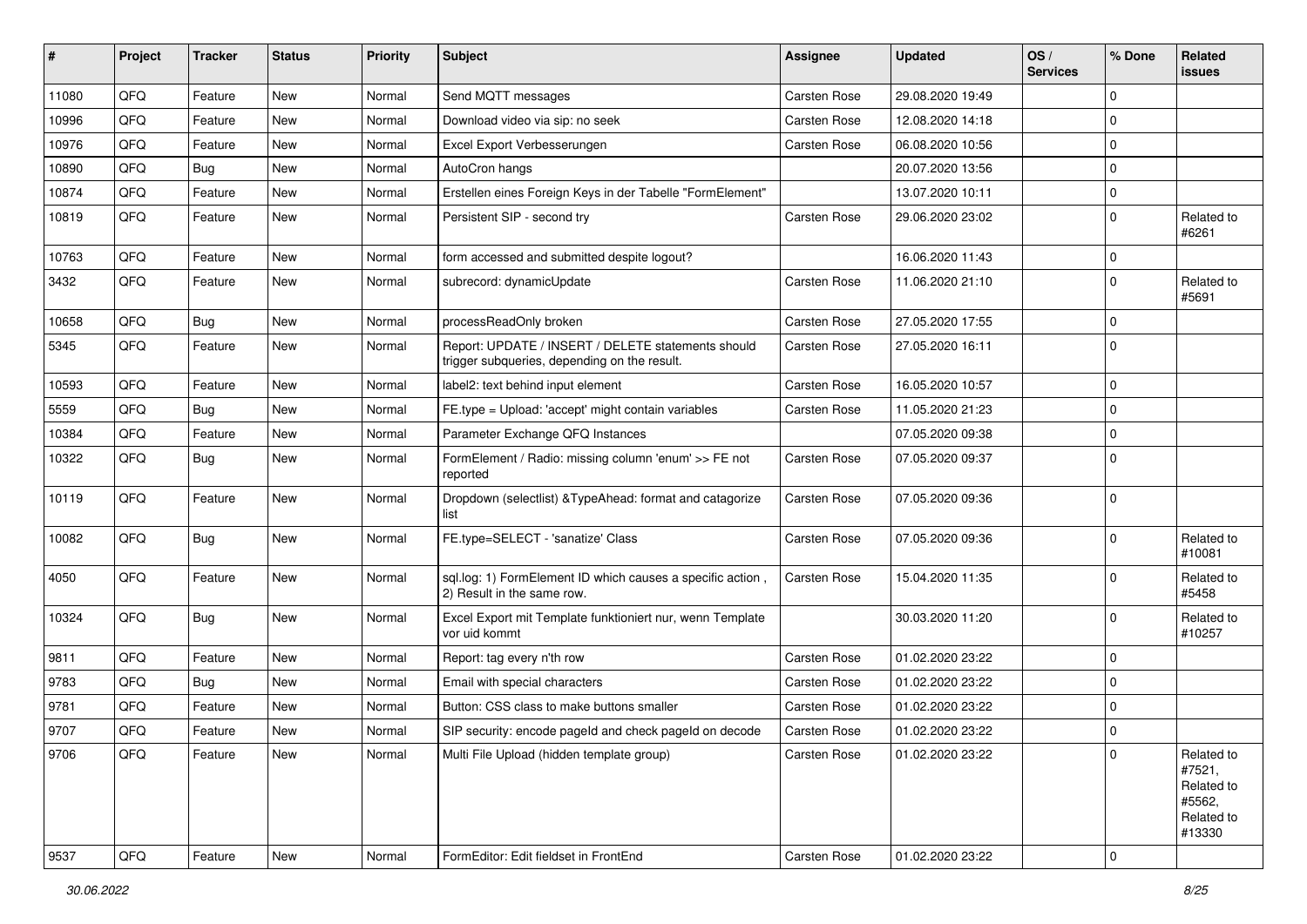| #    | Project | <b>Tracker</b> | <b>Status</b> | <b>Priority</b> | <b>Subject</b>                                                                                         | <b>Assignee</b>     | <b>Updated</b>   | OS/<br><b>Services</b> | % Done      | Related<br><b>issues</b> |
|------|---------|----------------|---------------|-----------------|--------------------------------------------------------------------------------------------------------|---------------------|------------------|------------------------|-------------|--------------------------|
| 9533 | QFQ     | Bug            | New           | Normal          | FE.type=upload: Check in 'beforeSave' if upload is given                                               | <b>Carsten Rose</b> | 01.02.2020 23:22 |                        | $\mathbf 0$ | Related to<br>#11523     |
| 9352 | QFQ     | Feature        | New           | Normal          | FE 'Native' fire slaveld, sqlAfter, sqlIns                                                             | Carsten Rose        | 01.02.2020 23:22 |                        | 0           |                          |
| 9317 | QFQ     | Bug            | New           | Normal          | FE.type=note: with dynamic show/hidden an empty label<br>causes trouble                                | Carsten Rose        | 01.02.2020 23:22 |                        | $\Omega$    |                          |
| 9208 | QFQ     | Feature        | New           | Normal          | Manage 'recent' records                                                                                | Carsten Rose        | 01.02.2020 23:22 |                        | $\mathbf 0$ |                          |
| 9177 | QFQ     | Bug            | <b>New</b>    | Normal          | Bug? QFQ tries to save an action FE, which has real<br>existing column name                            | <b>Carsten Rose</b> | 01.02.2020 23:22 |                        | $\mathbf 0$ |                          |
| 9136 | QFQ     | Feature        | <b>New</b>    | Normal          | Create ZIP files with dynamic PDFs                                                                     | Carsten Rose        | 01.02.2020 23:22 |                        | 0           |                          |
| 9129 | QFQ     | Feature        | New           | Normal          | sqlValidate: Message as notification, not as error                                                     | Carsten Rose        | 01.02.2020 23:22 |                        | $\mathbf 0$ | Related to<br>#9128      |
| 9128 | QFQ     | Feature        | New           | Normal          | Error Message: not replaced variables- a) replace back to<br>'{{', b) underline                        | Carsten Rose        | 01.02.2020 23:22 |                        | $\mathbf 0$ | Related to<br>#9129      |
| 9127 | QFQ     | Bug            | <b>New</b>    | Normal          | Error Message: change 'roll over' color - text not readable                                            | Carsten Rose        | 01.02.2020 23:22 |                        | 0           |                          |
| 8975 | QFQ     | Feature        | New           | Normal          | Report Notation: 2.0                                                                                   | Carsten Rose        | 01.02.2020 23:22 |                        | $\mathbf 0$ | Related to<br>#8963      |
| 8806 | QFQ     | Feature        | New           | Normal          | SQL Function nl2br                                                                                     | <b>Carsten Rose</b> | 01.02.2020 23:22 |                        | 0           |                          |
| 8719 | QFQ     | Feature        | New           | Normal          | extraButtonLock: add support for 0/1                                                                   | Carsten Rose        | 01.02.2020 23:22 |                        | 0           |                          |
| 8336 | QFQ     | Feature        | New           | Normal          | Form > modified > Close New: a) Optional disable popup, b)<br>custom text, c) mode on save: close stay | Carsten Rose        | 01.02.2020 23:22 |                        | $\mathbf 0$ | Related to<br>#8335      |
| 8089 | QFQ     | Feature        | New           | Normal          | Copy/Paste for FormElements                                                                            | <b>Carsten Rose</b> | 01.02.2020 23:22 |                        | 0           |                          |
| 8049 | QFQ     | <b>Bug</b>     | <b>New</b>    | Normal          | FE.type=note, column 'value': text moves some pixel to top<br>after save                               | Carsten Rose        | 01.02.2020 23:22 |                        | $\mathbf 0$ |                          |
| 7924 | QFQ     | Feature        | New           | Normal          | Radio/Checkbox with Tooltip                                                                            | <b>Carsten Rose</b> | 01.02.2020 23:22 |                        | $\mathbf 0$ |                          |
| 7812 | QFQ     | Feature        | New           | Normal          | FE 'Subrecord' - new option 'subrecordShowFilter',<br>'subrecordPaging'                                | Carsten Rose        | 01.02.2020 23:22 |                        | $\mathbf 0$ |                          |
| 7795 | QFQ     | Bug            | New           | Normal          | Readonly Form: Typeahead-Felder                                                                        | Carsten Rose        | 01.02.2020 23:22 |                        | $\mathbf 0$ | Related to<br>#10640     |
| 7685 | QFQ     | <b>Bug</b>     | <b>New</b>    | Normal          | Open FormElement from QFQ error message and save<br>modified record: error about missing {{formId:F}}  | <b>Carsten Rose</b> | 01.02.2020 23:22 |                        | $\mathbf 0$ |                          |
| 7547 | QFQ     | Bug            | New           | Normal          | Error Message in afterSave: wrong parameter column<br>reported                                         | Carsten Rose        | 01.02.2020 23:22 |                        | $\mathbf 0$ |                          |
| 7524 | QFQ     | <b>Bug</b>     | <b>New</b>    | Normal          | QFQ throws a 'General Error' if 'fileadmin/protected/log/' is<br>not writeable                         | <b>Carsten Rose</b> | 01.02.2020 23:22 |                        | 0           |                          |
| 7520 | QFG     | Feature        | New           | Normal          | QR Code:  AS _qr ( AS _link)                                                                           | Carsten Rose        | 01.02.2020 23:22 |                        | 0           |                          |
| 7519 | QFQ     | Feature        | <b>New</b>    | Normal          | Select: Multi                                                                                          | Carsten Rose        | 01.02.2020 23:22 |                        | 0           |                          |
| 7513 | QFQ     | Bug            | New           | Normal          | Radios not correct aligned                                                                             | Carsten Rose        | 01.02.2020 23:22 |                        | 0           |                          |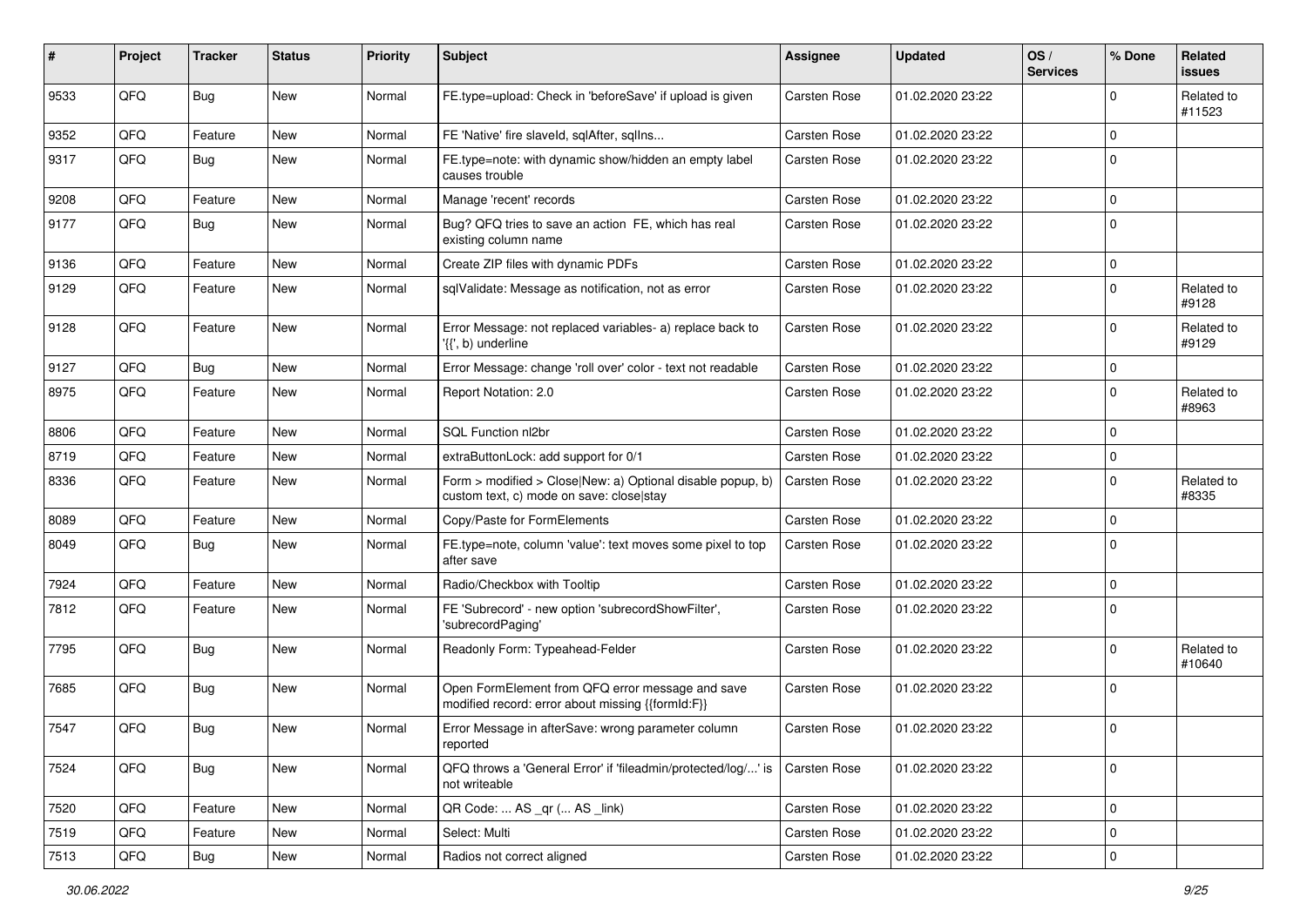| #    | Project | <b>Tracker</b> | <b>Status</b> | <b>Priority</b> | Subject                                                                                                                                   | <b>Assignee</b>     | <b>Updated</b>   | OS/<br><b>Services</b> | % Done      | Related<br>issues      |
|------|---------|----------------|---------------|-----------------|-------------------------------------------------------------------------------------------------------------------------------------------|---------------------|------------------|------------------------|-------------|------------------------|
| 7512 | QFQ     | <b>Bug</b>     | <b>New</b>    | Normal          | FE: inputType=number >> 'pattern' is not respected                                                                                        | Carsten Rose        | 01.02.2020 23:22 |                        | $\mathbf 0$ |                        |
| 7109 | QFQ     | Feature        | New           | Normal          | Dynamic Updates: row/element hide                                                                                                         | Carsten Rose        | 01.02.2020 23:22 |                        | 0           | Has duplicate<br>#4081 |
| 7002 | QFQ     | Bug            | <b>New</b>    | Normal          | Dynamic Update: row does not disappear / appear                                                                                           | Carsten Rose        | 01.02.2020 23:22 |                        | 0           |                        |
| 4082 | QFQ     | Feature        | <b>New</b>    | Normal          | Dynamic Update: modeSql - useful default                                                                                                  | Carsten Rose        | 01.02.2020 23:22 |                        | 0           |                        |
| 9602 | QFQ     | Feature        | New           | Normal          | Form definition as JSON                                                                                                                   | Carsten Rose        | 01.02.2020 23:21 |                        | 0           | Related to<br>#9600    |
| 7683 | QFQ     | Feature        | New           | Normal          | Special column names in '{{ SELECT  AS _link }}' should<br>be detected                                                                    | Carsten Rose        | 01.02.2020 23:21 |                        | $\Omega$    |                        |
| 7681 | QFQ     | Feature        | <b>New</b>    | Normal          | Optional switch off 'check for modified record'                                                                                           | Carsten Rose        | 01.02.2020 23:21 |                        | 0           |                        |
| 7574 | QFQ     | Bug            | New           | Normal          | Substitute error: form element not reported / dont parse<br>Form.note                                                                     | Carsten Rose        | 01.02.2020 23:21 |                        | 0           |                        |
| 7521 | QFQ     | Feature        | <b>New</b>    | Normal          | TemplateGroup: fe.type=upload                                                                                                             | Carsten Rose        | 01.02.2020 23:21 |                        | 0           | Related to<br>#9706    |
| 7481 | QFQ     | Feature        | <b>New</b>    | Normal          | Detect 'BaseUrl' automatically                                                                                                            | Carsten Rose        | 01.02.2020 23:21 |                        | 0           |                        |
| 7342 | QFQ     | Feature        | New           | Normal          | add content $=$ hide this                                                                                                                 | Carsten Rose        | 01.02.2020 23:21 |                        | 0           |                        |
| 7280 | QFQ     | Feature        | New           | Normal          | recently used table                                                                                                                       | Carsten Rose        | 01.02.2020 23:21 |                        | 0           |                        |
| 7261 | QFQ     | <b>Bug</b>     | New           | Normal          | Report pathFilename for user without path, only the filename                                                                              | <b>Carsten Rose</b> | 01.02.2020 23:21 |                        | 0           |                        |
| 7239 | QFQ     | Feature        | New           | Normal          | TinyMCE: html tag whitelist                                                                                                               | Carsten Rose        | 01.02.2020 23:21 |                        | 0           | Related to<br>#14320   |
| 7219 | QFQ     | Bug            | <b>New</b>    | Normal          | typeSheadSql / typeAheadSqlPrefetch: change to curly<br>braces                                                                            | Carsten Rose        | 01.02.2020 23:21 |                        | $\Omega$    |                        |
| 7175 | QFQ     | Feature        | <b>New</b>    | Normal          | Upload: md5 hash as filename                                                                                                              | Carsten Rose        | 01.02.2020 23:21 |                        | 0           |                        |
| 7119 | QFQ     | Feature        | New           | Normal          | Upload: scaleDownWidth, scaleDownHeight                                                                                                   | Carsten Rose        | 01.02.2020 23:21 |                        | $\Omega$    |                        |
| 7102 | QFQ     | Feature        | New           | Normal          | Comment sign in report: '#' and '--'                                                                                                      | Carsten Rose        | 01.02.2020 23:21 |                        | 0           |                        |
| 7099 | QFQ     | Feature        | New           | Normal          | Redesign FormEditor                                                                                                                       | Carsten Rose        | 01.02.2020 23:21 |                        | 0           |                        |
| 7014 | QFQ     | Bug            | New           | Normal          | Sending invalid emails succeeds when<br>debug.redirectAllMailTo is set                                                                    | Carsten Rose        | 01.02.2020 23:21 |                        | 0           |                        |
| 6912 | QFQ     | Bug            | <b>New</b>    | Normal          | error Message Var 'deadline' already set in SIP - in Form<br>with FE.value={{deadline:R:::{{deadlinePeriod:Y}}}}                          | Carsten Rose        | 01.02.2020 23:21 |                        | 0           |                        |
| 6855 | QFQ     | Feature        | New           | Normal          | With {{feUser:U}}!={{feUser:T}}: Save / Delete: only possible   Carsten Rose<br>with {{feUserSave:U}}='yes' and '{{feUserDelete:U}}='yes' |                     | 01.02.2020 23:21 |                        | 0           |                        |
| 6765 | QFQ     | Feature        | New           | Normal          | Moeglichkeit via QFQ eigene Logs zu schreiben                                                                                             | Carsten Rose        | 01.02.2020 23:21 |                        | $\mathbf 0$ |                        |
| 6677 | QFQ     | Bug            | New           | Normal          | Error message FE Action Element: no/wrong FE reference<br>who cause the problem.                                                          | Carsten Rose        | 01.02.2020 23:21 |                        | 0           |                        |
| 6594 | QFQ     | Feature        | New           | Normal          | Excel: on download, check if there is a valid sip                                                                                         | Carsten Rose        | 01.02.2020 23:21 |                        | 0           |                        |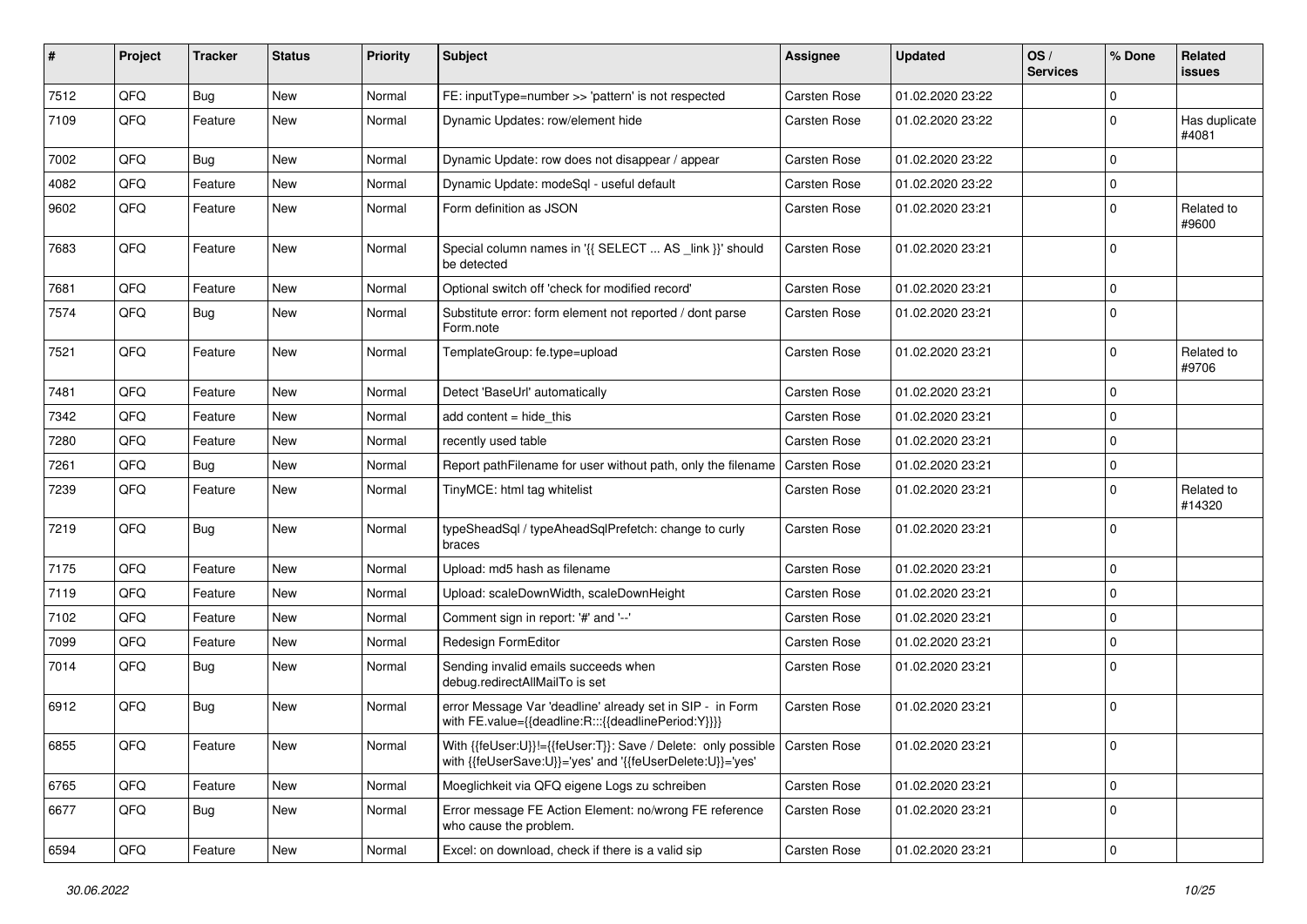| ∦     | Project | <b>Tracker</b> | <b>Status</b> | <b>Priority</b> | <b>Subject</b>                                                                                                                        | Assignee            | <b>Updated</b>   | OS/<br><b>Services</b> | % Done      | <b>Related</b><br><b>issues</b>             |
|-------|---------|----------------|---------------|-----------------|---------------------------------------------------------------------------------------------------------------------------------------|---------------------|------------------|------------------------|-------------|---------------------------------------------|
| 6483  | QFQ     | <b>Bug</b>     | <b>New</b>    | Normal          | R Store funktioniert nicht bei 'Report Notation' im FE                                                                                | <b>Carsten Rose</b> | 01.02.2020 23:21 |                        | $\Omega$    |                                             |
| 6462  | QFQ     | Bug            | <b>New</b>    | Normal          | File Upload: Nutzlose Fehlermeldung wenn Datei zu gross                                                                               | Carsten Rose        | 01.02.2020 23:21 |                        | $\mathbf 0$ | Related to<br>#6139                         |
| 6437  | QFQ     | Feature        | <b>New</b>    | Normal          | Neuer Mode Button bei FormElementen                                                                                                   | Carsten Rose        | 01.02.2020 23:21 |                        | $\Omega$    | Related to<br>#9668,<br>Blocked by<br>#9678 |
| 6292  | QFQ     | Feature        | New           | Normal          | Download: File speichern mit Hash aber original Filename in<br>der Datenbank vermerken fuer Downloads                                 | Carsten Rose        | 01.02.2020 23:21 |                        | $\Omega$    |                                             |
| 6289  | QFQ     | Feature        | New           | Normal          | Form: Log                                                                                                                             | Carsten Rose        | 01.02.2020 23:21 |                        | $\Omega$    |                                             |
| 5576  | QFQ     | Bug            | New           | Normal          | Using MySQL 'DROP' requires privilege - wich is not really<br>necessary.                                                              | Carsten Rose        | 01.02.2020 23:21 |                        | $\mathbf 0$ |                                             |
| 5131  | QFQ     | Feature        | <b>New</b>    | Normal          | Activate Spin Gear ('wait/busy' indicator) via LINK attribute                                                                         | Carsten Rose        | 01.02.2020 23:21 |                        | $\Omega$    |                                             |
| 4250  | QFQ     | Feature        | <b>New</b>    | Normal          | AutoCron in QFQ via PHP                                                                                                               | Carsten Rose        | 01.02.2020 23:21 |                        | $\Omega$    | Related to<br>#3292,<br>Related to<br>#3291 |
| 3547  | QFQ     | Bug            | <b>New</b>    | Normal          | FE of type 'note' causes writing of empty fields.                                                                                     | Carsten Rose        | 01.02.2020 23:21 |                        | $\mathbf 0$ |                                             |
| 3504  | QFQ     | Feature        | <b>New</b>    | Normal          | Logging: welche Action FEs werden wann wie ausgefuehrt                                                                                | Carsten Rose        | 01.02.2020 23:21 |                        | $\Omega$    | Related to<br>#5458,<br>Related to<br>#4092 |
| 10014 | QFQ     | Feature        | <b>New</b>    | Normal          | Manual.rst: describe behaviour and process order of<br>fillStoreVar, slaveId, sqlBefore,                                              | <b>Carsten Rose</b> | 01.02.2020 22:31 |                        | $\Omega$    |                                             |
| 9855  | QFQ     | Bug            | <b>New</b>    | Normal          | <b>Required Check</b>                                                                                                                 |                     | 01.02.2020 15:56 |                        | $\mathbf 0$ |                                             |
| 9773  | QFQ     | Bug            | New           | Normal          | form.parameter.formModeGlobal=requiredOff                                                                                             | Carsten Rose        | 01.02.2020 15:56 |                        | $\Omega$    |                                             |
| 9983  | QFQ     | Feature        | <b>New</b>    | Normal          | Report Notation: new keyword 'range'                                                                                                  | Carsten Rose        | 01.02.2020 15:55 |                        | $\mathbf 0$ |                                             |
| 7920  | QFQ     | Feature        | <b>New</b>    | Normal          | FE: Syntax Highlight, Zeinlenumbruch                                                                                                  | <b>Carsten Rose</b> | 01.02.2020 10:03 |                        | $\Omega$    |                                             |
| 5782  | QFQ     | Feature        | <b>New</b>    | Normal          | <b>NextCloud API</b>                                                                                                                  | <b>Carsten Rose</b> | 01.02.2020 10:02 |                        | $\mathbf 0$ |                                             |
| 7660  | QFQ     | Feature        | <b>New</b>    | Normal          | IMAP: import mails to DB, move / delete mails                                                                                         | Carsten Rose        | 01.02.2020 09:52 |                        | $\Omega$    |                                             |
| 9927  | QFQ     | Feature        | <b>New</b>    | Normal          | QFQ Update: a) Update nur machen wenn BE User<br>eingeloggt ist., b) Bei Fehler genaue Meldung welcher<br>Updateschritt Probleme hat. | <b>Carsten Rose</b> | 22.01.2020 12:59 |                        | $\mathbf 0$ |                                             |
| 9853  | QFQ     | Feature        | <b>New</b>    | Normal          | Check das SQL / QFQ / Mail Logfile geschrieben wird                                                                                   |                     | 09.01.2020 11:15 |                        | $\mathbf 0$ |                                             |
| 9777  | QFQ     | Feature        | <b>New</b>    | Normal          | Logging QFQ Variables                                                                                                                 | <b>Carsten Rose</b> | 16.12.2019 17:17 |                        | $\Omega$    |                                             |
| 8702  | QFQ     | Feature        | <b>New</b>    | Normal          | Load Record which is locked: missing user info                                                                                        | Carsten Rose        | 11.12.2019 16:16 |                        | $\Omega$    | Related to<br>#9789                         |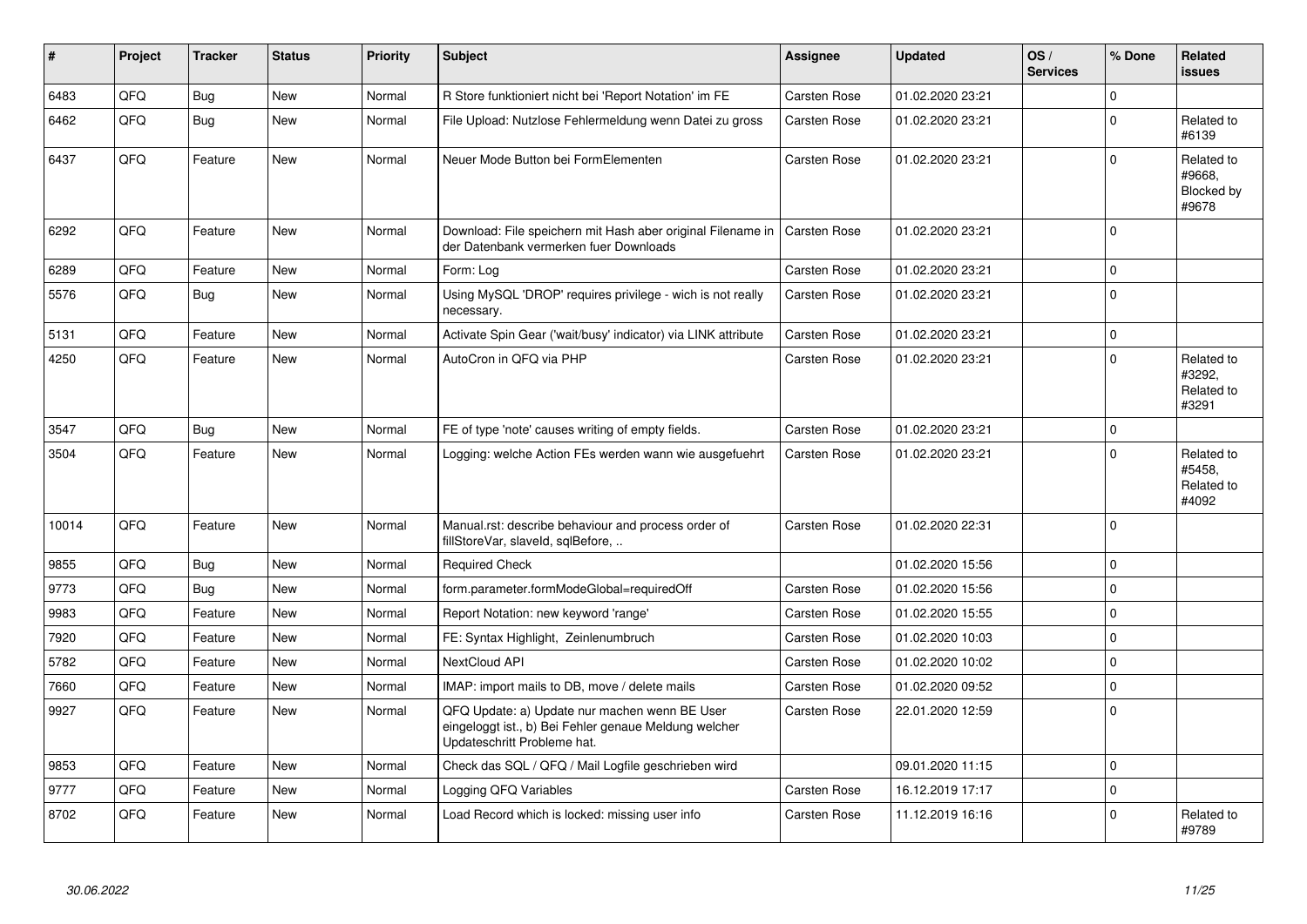| ∦     | Project        | <b>Tracker</b> | <b>Status</b> | <b>Priority</b> | <b>Subject</b>                                                                                    | Assignee            | <b>Updated</b>   | OS/<br><b>Services</b> | % Done      | Related<br><b>issues</b>                    |
|-------|----------------|----------------|---------------|-----------------|---------------------------------------------------------------------------------------------------|---------------------|------------------|------------------------|-------------|---------------------------------------------|
| 7480  | QFQ            | Feature        | <b>New</b>    | Normal          | Record History (Undo / Redo)                                                                      | <b>Carsten Rose</b> | 11.12.2019 16:16 |                        | $\Omega$    | Related to<br>#2361                         |
| 6602  | QFQ            | Feature        | New           | Normal          | Formlet: in Report auf Mausklick ein mini-form oeffnen                                            | Carsten Rose        | 11.12.2019 16:16 |                        | 0           |                                             |
| 4756  | QFQ            | Bug            | <b>New</b>    | Normal          | Form dirty even nothing changes                                                                   | Carsten Rose        | 11.12.2019 16:16 |                        | $\mathbf 0$ |                                             |
| 4023  | QFQ            | Feature        | New           | Normal          | prepared statements - FE action: salveld, sqllnsert,<br>sqlUpdate, sqlDelete, sqlBefore, sqlAfter | Carsten Rose        | 11.12.2019 16:15 |                        | $\mathbf 0$ |                                             |
| 2361  | QFQ            | Feature        | <b>New</b>    | Normal          | Logging wer/wann/wo welches Formular aufgerufen hat                                               | Carsten Rose        | 11.12.2019 16:15 |                        | $\Omega$    | Related to<br>#4432,<br>Related to<br>#7480 |
| 6609  | QFQ            | Feature        | <b>New</b>    | Normal          | Formlet: JSON API erweitern                                                                       | Carsten Rose        | 01.02.2020 23:21 |                        | 50          |                                             |
| 12632 | QFQ            | Feature        | <b>New</b>    | Normal          | TinyMCE: Prepare CSS classes for images                                                           | Carsten Rose        | 04.06.2021 14:35 |                        | 100         | Blocked by<br>#12186                        |
| 10115 | QFQ            | Feature        | <b>New</b>    | Normal          | TypeAhead: static list                                                                            | <b>Carsten Rose</b> | 26.02.2020 16:42 |                        | 100         |                                             |
| 9275  | QFQ            | Bug            | <b>New</b>    | Normal          | autcron: t3 page, which takes to long to respond, is not<br>reported properly                     | Carsten Rose        | 01.02.2020 23:22 |                        | 100         |                                             |
| 14371 | QFQ            | Feature        | Priorize      | Normal          | LDAP via REPORT                                                                                   | Carsten Rose        | 19.06.2022 16:37 |                        | $\mathbf 0$ |                                             |
| 14290 | QFQ            | Feature        | Priorize      | Normal          | FormEditor: Show Table Definition                                                                 | Carsten Rose        | 19.06.2022 16:37 |                        | 0           |                                             |
| 14283 | QFQ            | Bug            | Priorize      | Normal          | HEIC / HEIF convert doesn't trigger                                                               | Carsten Rose        | 19.06.2022 16:37 |                        | $\mathbf 0$ |                                             |
| 12452 | QFQ            | Feature        | Priorize      | Normal          | BaseURL: alsways with '/' at the end                                                              | Carsten Rose        | 19.06.2022 13:45 |                        | $\mathbf 0$ | Related to<br>#10782                        |
| 13943 | QFQ            | Bug            | Priorize      | Normal          | unable to find formgroup                                                                          | Enis Nuredini       | 28.05.2022 11:03 |                        | $\Omega$    |                                             |
| 13900 | QFQ            | Feature        | Priorize      | Normal          | Selenium: Check das Cookie/PDF funktioniert                                                       | Enis Nuredini       | 25.03.2022 12:45 |                        | 0           |                                             |
| 10569 | QFQ            | Feature        | Priorize      | Normal          | link blank more safe                                                                              | Enis Nuredini       | 25.03.2022 12:44 |                        | $\mathbf 0$ |                                             |
| 6140  | QFQ            | Bug            | Priorize      | Normal          | QFQ DnD Sort: Locked fields                                                                       | Benjamin Baer       | 21.03.2022 09:56 |                        | $\mathbf 0$ |                                             |
| 6801  | QFQ            | Feature        | Priorize      | Normal          | Fabric: Maximize / FullIscreen                                                                    | Benjamin Baer       | 21.03.2022 09:56 |                        | $\mathbf 0$ |                                             |
| 5562  | QFQ            | Feature        | Priorize      | Normal          | Drag'n'Drop fuer Uploads                                                                          | Benjamin Baer       | 21.03.2022 09:52 |                        | $\Omega$    | Related to<br>#9706                         |
| 6224  | QFQ            | Feature        | Priorize      | Normal          | Dynamic update: fade in/out fields                                                                | Benjamin Baer       | 21.03.2022 09:50 |                        | $\mathbf 0$ |                                             |
| 5366  | QFQ            | Feature        | Priorize      | Normal          | Saving with keyboard shortcuts                                                                    | Benjamin Baer       | 21.03.2022 09:47 |                        | $\mathbf 0$ |                                             |
| 6870  | QFQ            | Feature        | Priorize      | Normal          | Click on '_link' triggers an API call                                                             | Benjamin Baer       | 03.01.2022 08:25 |                        | 0           |                                             |
| 6566  | QFQ            | Bug            | Priorize      | Normal          | Link Function 'delete': provided parameter missing on page<br>reload                              | Benjamin Baer       | 03.01.2022 08:08 |                        | $\mathbf 0$ |                                             |
| 4457  | QFQ            | Bug            | Priorize      | Normal          | typeahead: pressing return to select an item, saves the form<br>and closes the form.              | Benjamin Baer       | 03.01.2022 08:01 |                        | 0           | Related to<br>#4398                         |
| 7965  | $\mathsf{QFQ}$ | Feature        | Priorize      | Normal          | Input type 'text' with visual format - currency                                                   | Benjamin Baer       | 03.01.2022 07:45 |                        | 0           |                                             |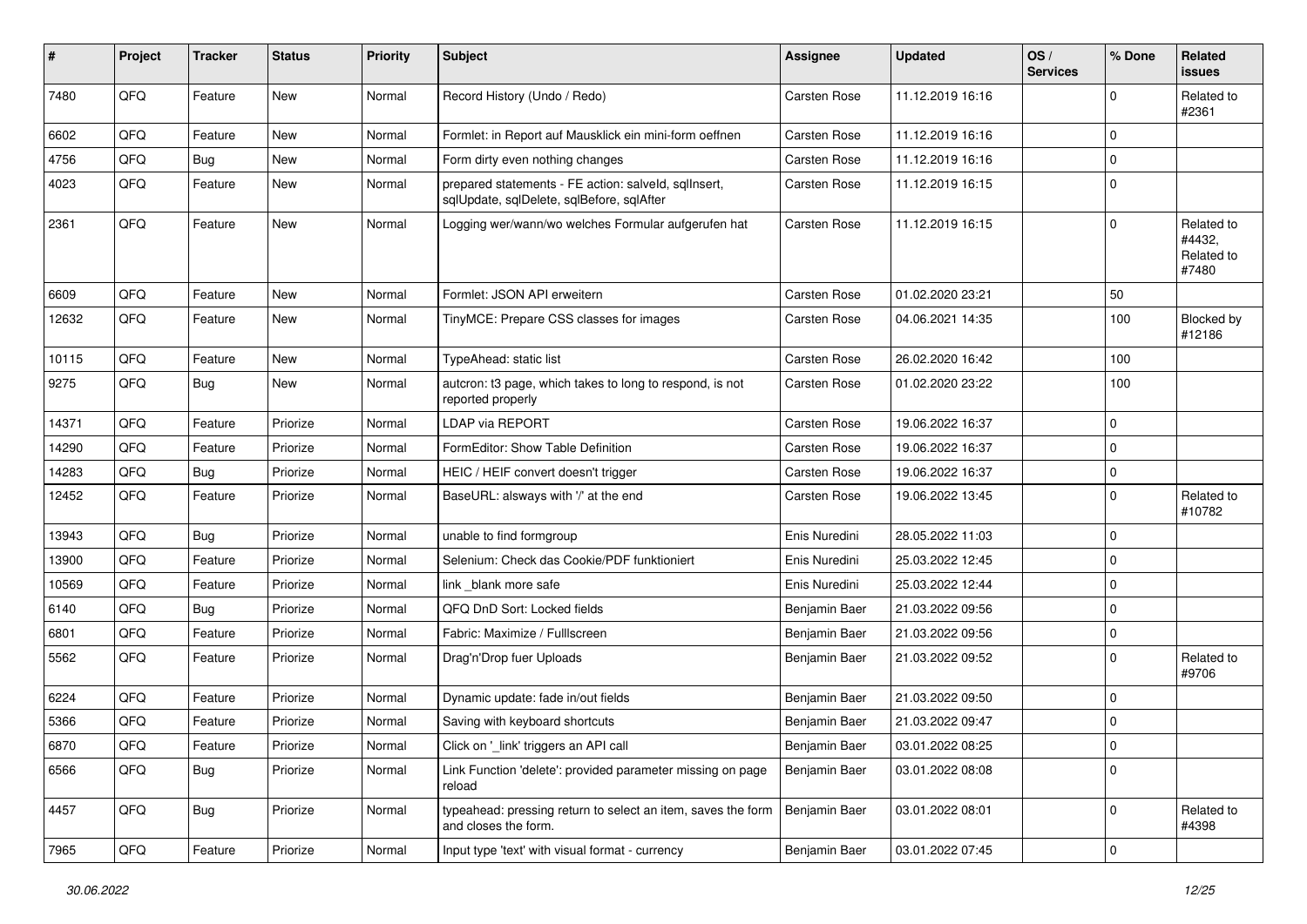| #     | Project | <b>Tracker</b> | <b>Status</b> | <b>Priority</b> | <b>Subject</b>                                                                                           | Assignee            | <b>Updated</b>   | OS/<br><b>Services</b> | % Done      | Related<br>issues                                                       |
|-------|---------|----------------|---------------|-----------------|----------------------------------------------------------------------------------------------------------|---------------------|------------------|------------------------|-------------|-------------------------------------------------------------------------|
| 9135  | QFQ     | Feature        | Priorize      | Normal          | Progress Bar generic / replace old hourglass download<br>popup                                           | Benjamin Baer       | 03.01.2022 07:43 |                        | $\mathbf 0$ |                                                                         |
| 6116  | QFQ     | Bug            | Priorize      | High            | value of checkbox not saved                                                                              | Carsten Rose        | 07.12.2021 17:19 |                        | 0           |                                                                         |
| 9834  | QFQ     | <b>Bug</b>     | Priorize      | Normal          | Input elements with tag 'disabled' are missing on<br>form-submit: server option 'processReadOnly' broken | Carsten Rose        | 07.12.2021 16:43 |                        | $\mathbf 0$ | Related to<br>#9691,<br>Related to<br>#5305, Has<br>duplicate<br>#12331 |
| 8082  | QFQ     | Feature        | Priorize      | High            | Contact form without saving record                                                                       | <b>Carsten Rose</b> | 07.12.2021 15:20 |                        | $\Omega$    | Related to<br>#8587,<br><b>Blocks</b><br>#11850                         |
| 12325 | QFQ     | <b>Bug</b>     | Priorize      | Normal          | MultiDB form.dblndex not working for report syntax                                                       | Carsten Rose        | 07.09.2021 13:37 |                        | $\mathbf 0$ | Related to<br>#12145,<br>Related to<br>#12314                           |
| 8204  | QFQ     | Feature        | Priorize      | High            | Position 'required mark'                                                                                 | Carsten Rose        | 16.06.2021 13:44 |                        | 0           |                                                                         |
| 9121  | QFQ     | Bug            | Priorize      | High            | sip links have r and dblndexData set                                                                     | Carsten Rose        | 12.06.2021 10:41 |                        | $\mathbf 0$ |                                                                         |
| 9346  | QFQ     | Feature        | Priorize      | Normal          | beforeSave: check if an upload is given                                                                  | <b>Carsten Rose</b> | 11.06.2021 21:18 |                        | $\mathbf 0$ |                                                                         |
| 10012 | QFQ     | Feature        | Priorize      | Normal          | redirectAllMailTo: {{beEmail:T}}                                                                         | Carsten Rose        | 08.05.2021 09:54 |                        | $\mathbf 0$ | Related to<br>#12412,<br>Related to<br>#12413,<br>Related to<br>#10011  |
| 10011 | QFQ     | Feature        | Priorize      | Normal          | Offer new STORE_TYPO3 Variable 'beUser', 'beEmail'                                                       | Carsten Rose        | 08.05.2021 09:51 |                        | $\Omega$    | Related to<br>#10012,<br>Related to<br>#12511                           |
| 9668  | QFQ     | Feature        | Priorize      | Normal          | Form.mode: rename 'hidden' to 'hide'                                                                     | Carsten Rose        | 05.05.2021 22:14 |                        | $\mathbf 0$ | Related to<br>#6437                                                     |
| 8044  | QFQ     | Feature        | Priorize      | Normal          | Transaction: a) Form, b) Report                                                                          | <b>Carsten Rose</b> | 05.05.2021 22:14 |                        | $\mathbf 0$ | Related to<br>#8043                                                     |
| 3867  | QFQ     | Feature        | Priorize      | Normal          | Readonly Formular: Template Groups add/delete<br>ausbeldnen                                              | Carsten Rose        | 05.05.2021 22:12 |                        | $\Omega$    |                                                                         |
| 8963  | QFQ     | Feature        | Priorize      | Normal          | Setting values in a store: flexible way                                                                  | Carsten Rose        | 05.05.2021 22:10 |                        | $\mathbf 0$ | Related to<br>#8975                                                     |
| 9394  | QFQ     | Feature        | Priorize      | Normal          | REST: allow for non numerical ids in get requests                                                        | Carsten Rose        | 05.05.2021 22:10 |                        | 0           |                                                                         |
| 11320 | QFQ     | Feature        | Priorize      | Normal          | Typo3 Version 10 support                                                                                 | Carsten Rose        | 05.05.2021 22:09 |                        | 0           |                                                                         |
| 12503 | QFG     | Feature        | Priorize      | Normal          | Detect dangerous UPDATE statement with missing WHERE   Carsten Rose                                      |                     | 05.05.2021 22:09 |                        | $\pmb{0}$   |                                                                         |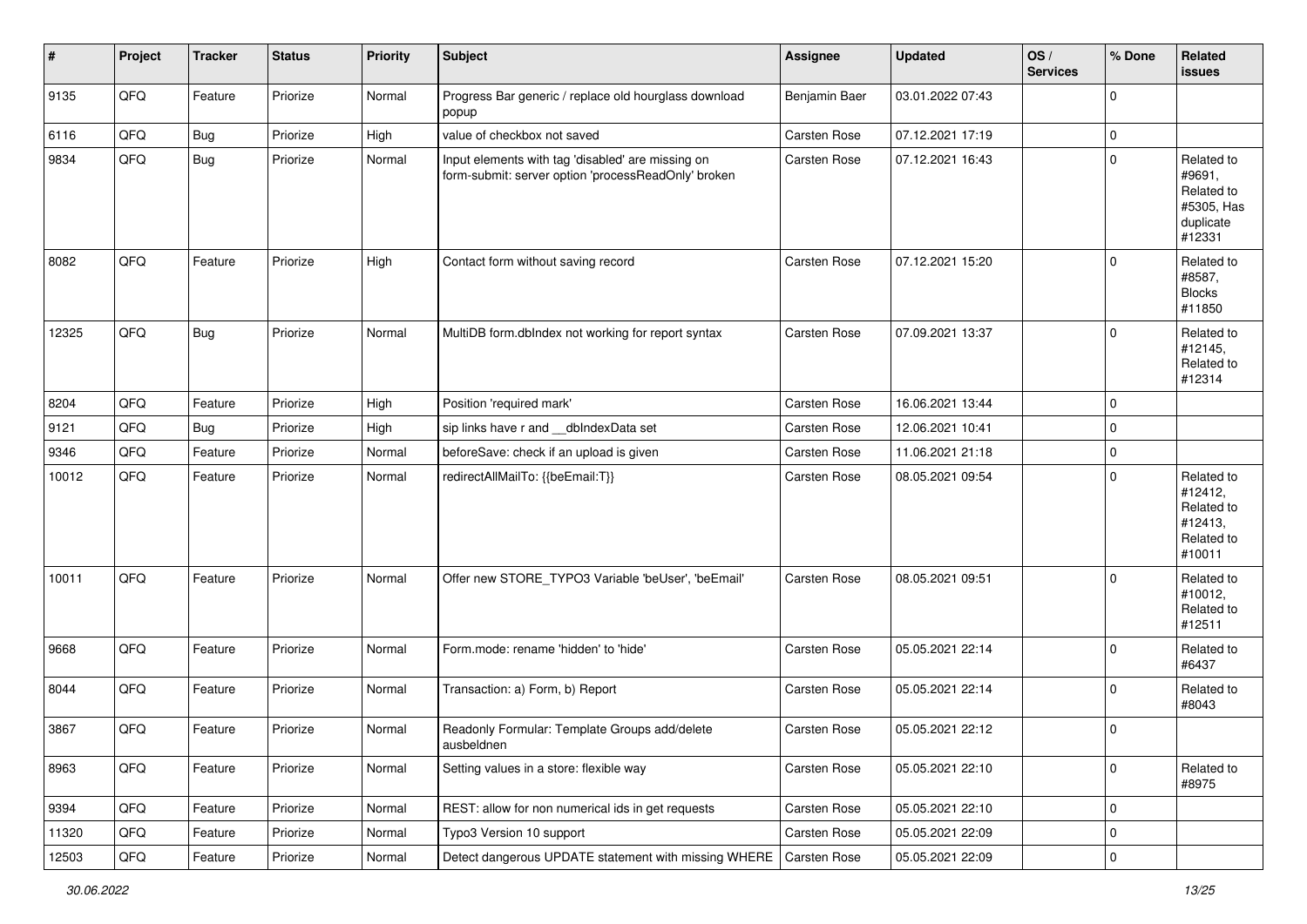| #     | <b>Project</b> | <b>Tracker</b> | <b>Status</b> | <b>Priority</b> | Subject                                                                                             | <b>Assignee</b>     | <b>Updated</b>   | OS/<br><b>Services</b> | % Done      | Related<br>issues          |
|-------|----------------|----------------|---------------|-----------------|-----------------------------------------------------------------------------------------------------|---------------------|------------------|------------------------|-------------|----------------------------|
| 12504 | QFQ            | Feature        | Priorize      | Normal          | sql.log: report fe.id                                                                               | Carsten Rose        | 05.05.2021 22:09 |                        | $\Omega$    |                            |
| 9534  | QFQ            | Bug            | Priorize      | Urgent          | FE.type=upload: 'Unknown Mode: ID"                                                                  | Carsten Rose        | 03.05.2021 21:14 |                        | $\mathbf 0$ | Related to<br>#9532        |
| 9173  | QFQ            | Bug            | Priorize      | Urgent          | Stale Record Lock: Firefox                                                                          | Carsten Rose        | 03.05.2021 21:14 |                        | $\mathbf 0$ | Related to<br>#9789        |
| 9958  | QFQ            | Bug            | Priorize      | Normal          | Broken subrecord query: no error message                                                            | Carsten Rose        | 05.02.2021 15:15 |                        | $\Omega$    |                            |
| 10005 | QFQ            | Feature        | Priorize      | Normal          | Report / special column name:  AS _calendar                                                         | Carsten Rose        | 03.06.2020 17:28 |                        | 0           |                            |
| 10003 | QFQ            | Feature        | Priorize      | Normal          | fieldset: stronger visualize group                                                                  | Benjamin Baer       | 12.02.2020 08:13 |                        | $\Omega$    |                            |
| 10015 | QFQ            | Feature        | Priorize      | Normal          | Monospace in Textarea                                                                               | Carsten Rose        | 03.02.2020 13:40 |                        | $\mathbf 0$ |                            |
| 7730  | QFQ            | Feature        | Priorize      | Normal          | SELECT Box: title in between                                                                        | Benjamin Baer       | 01.02.2020 23:22 |                        | $\Omega$    |                            |
| 9968  | QFQ            | Feature        | Priorize      | Normal          | Tooltip in Links for Developer                                                                      | Carsten Rose        | 01.02.2020 23:17 |                        | $\mathbf 0$ |                            |
| 8277  | QFQ            | Feature        | Priorize      | Normal          | fe.parameter.default=                                                                               | Carsten Rose        | 01.02.2020 23:17 |                        | $\mathbf 0$ | Related to<br>#8113        |
| 9928  | QFQ            | Feature        | Priorize      | Normal          | SpecialColumnName: a) Deprecated: ' AS "_+tag " ', b)<br>New: ' AS "_ <tag1><tag2>" '</tag2></tag1> | <b>Carsten Rose</b> | 01.02.2020 23:17 |                        | $\mathbf 0$ | Related to<br>#9929        |
| 9975  | QFQ            | Bug            | Priorize      | Normal          | Dropdown Menu: 'r:3' broken                                                                         | Carsten Rose        | 01.02.2020 10:13 |                        | $\Omega$    |                            |
| 9947  | QFQ            | Bug            | Priorize      | Normal          | Unwanted error message if missing 'typeAheadSqlPrefetch'                                            | <b>Carsten Rose</b> | 01.02.2020 10:13 |                        | $\Omega$    |                            |
| 9900  | QFQ            | Feature        | Priorize      | Normal          | Generic API Call: tt-content record >> JSON                                                         | Carsten Rose        | 01.02.2020 10:13 |                        | $\Omega$    |                            |
| 9862  | QFQ            | <b>Bug</b>     | Priorize      | Normal          | Failed writing to sql mail qfq.log should throw an exception                                        | Carsten Rose        | 01.02.2020 10:13 |                        | $\Omega$    |                            |
| 8585  | QFQ            | Feature        | Priorize      | Normal          | Enhance Error message for 'unknown form'                                                            | Carsten Rose        | 01.02.2020 10:13 |                        | $\mathbf 0$ |                            |
| 8584  | QFQ            | Feature        | Priorize      | Normal          | FE 'Action' - never assign to Container (except Template<br>Group)                                  | Carsten Rose        | 01.02.2020 10:13 |                        | $\Omega$    |                            |
| 8037  | QFQ            | Bug            | Priorize      | Normal          | FE.type=upload (advanced mode): {{slaveld:V}} missing<br>during dynamic update                      | Carsten Rose        | 01.02.2020 10:13 |                        | $\Omega$    |                            |
| 8034  | QFQ            | Feature        | Priorize      | Normal          | FormElement 'data': 22.22.2222 should not be accepted                                               | Carsten Rose        | 01.02.2020 10:13 |                        | $\mathbf 0$ |                            |
| 7656  | QFQ            | Bug            | Priorize      | Normal          | FE with required, 'pattern' and 'extraButtonLock': always<br>complain about missing value           | Carsten Rose        | 01.02.2020 10:13 |                        | $\Omega$    |                            |
| 7630  | QFQ            | Feature        | Priorize      | Normal          | detailed error message for simple upload                                                            | Carsten Rose        | 01.02.2020 10:13 |                        | $\mathbf 0$ |                            |
| 7616  | QFQ            | Bug            | Priorize      | Normal          | Selectlist with Enum & Dynamic Update                                                               | Carsten Rose        | 01.02.2020 10:13 |                        | $\mathbf 0$ |                            |
| 7522  | QFQ            | Feature        | Priorize      | Normal          | Inserting default index.html to folder (Avoid Apache<br>Indexing)                                   | Carsten Rose        | 01.02.2020 10:13 |                        | 0           |                            |
| 7290  | QFQ            | Feature        | Priorize      | Normal          | FormEditor: title as textarea if LEN(title)>60                                                      | <b>Carsten Rose</b> | 01.02.2020 10:13 |                        | $\mathbf 0$ | <b>Blocked by</b><br>#7682 |
| 7217  | QFQ            | Feature        | Priorize      | Normal          | Download: notice User if `_sip=?` is missing                                                        | Carsten Rose        | 01.02.2020 10:13 |                        | $\mathbf 0$ |                            |
| 6998  | QFQ            | Feature        | Priorize      | Normal          | Form: with debug=on show column information as tooltip of<br>column label                           | Carsten Rose        | 01.02.2020 10:13 |                        | 0           |                            |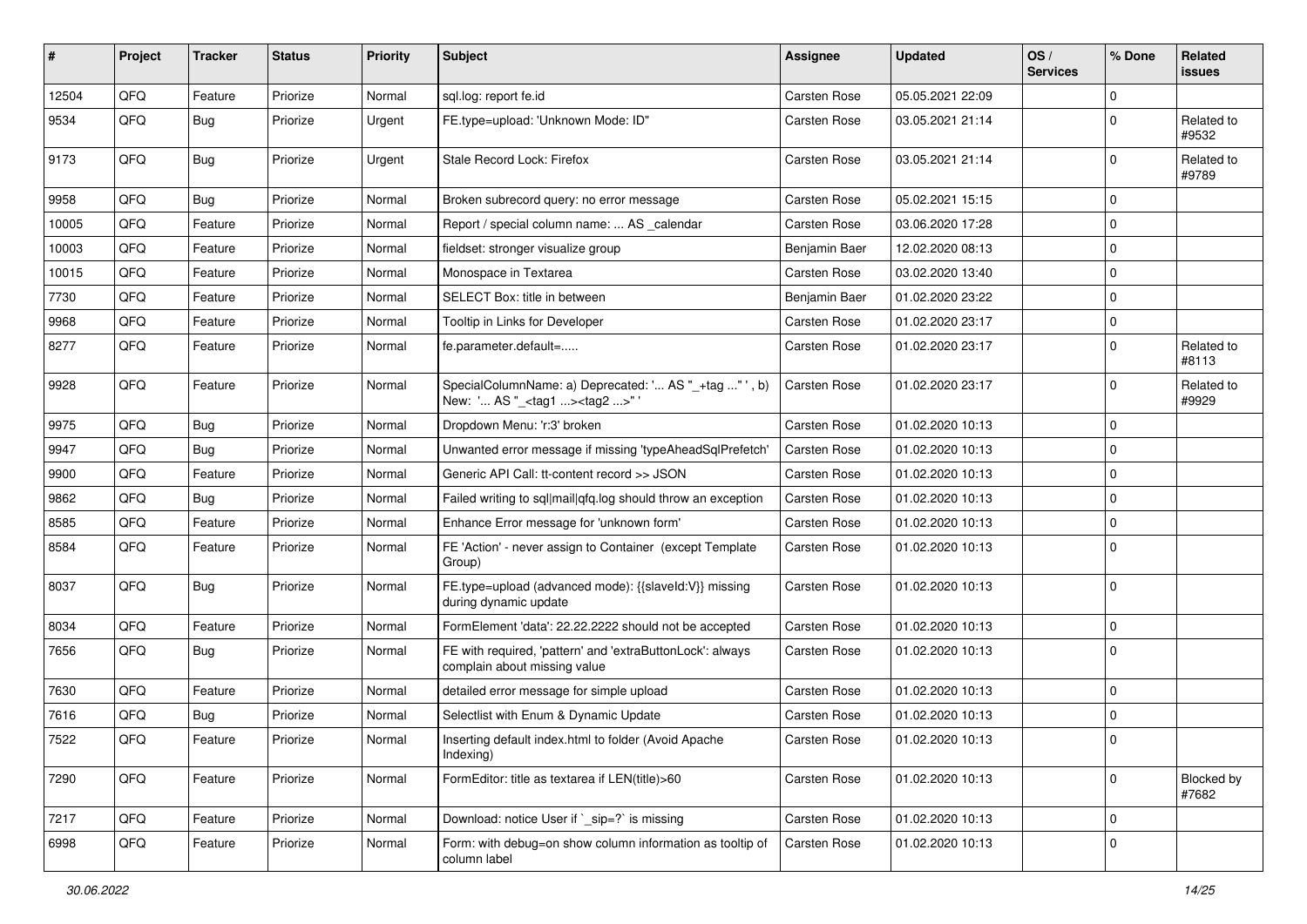| $\vert$ # | Project | <b>Tracker</b> | <b>Status</b> | <b>Priority</b> | <b>Subject</b>                                                                                      | <b>Assignee</b>     | <b>Updated</b>   | OS/<br><b>Services</b> | % Done              | <b>Related</b><br><b>issues</b>                                                                                                                                       |
|-----------|---------|----------------|---------------|-----------------|-----------------------------------------------------------------------------------------------------|---------------------|------------------|------------------------|---------------------|-----------------------------------------------------------------------------------------------------------------------------------------------------------------------|
| 6574      | QFQ     | <b>Bug</b>     | Priorize      | Normal          | qfq.log: Fehlermeldung wurde angezeigt, aber nicht geloggt                                          | <b>Carsten Rose</b> | 01.02.2020 10:13 |                        | $\mathsf{O}\xspace$ |                                                                                                                                                                       |
| 5942      | QFQ     | Feature        | Priorize      | Normal          | 'L' and 'type': append to links, generate via '_link' by using<br>'u:' .                            | Carsten Rose        | 01.02.2020 10:13 |                        | $\pmb{0}$           |                                                                                                                                                                       |
| 3782      | QFQ     | <b>Bug</b>     | Priorize      | Normal          | Bei fehlerhafter Eingabe (z.B. Datum) sollte das erwartete<br>Format angezeigt werden               | Carsten Rose        | 01.02.2020 10:13 |                        | $\mathbf 0$         |                                                                                                                                                                       |
| 2665      | QFQ     | <b>Bug</b>     | Priorize      | Normal          | Dynamic Update funktioniert nicht, wenn beim<br>entsprechenden FormElement eine size angegeben ist. | Benjamin Baer       | 03.01.2022 08:12 |                        | 30                  |                                                                                                                                                                       |
| 14320     | QFQ     | Feature        | ToDo          | Normal          | Allow specific HTML Tags and Attributes: general, TinyMCE                                           | Enis Nuredini       | 17.06.2022 10:44 |                        | $\mathsf{O}$        | Related to<br>#12664,<br>Related to<br>#12039,<br>Related to<br>#11702.<br>Related to<br>#7239,<br>Related to<br>#3708,<br>Related to<br>#3646,<br>Related to<br>#880 |
| 12262     | QFQ     | Feature        | ToDo          | Normal          | Form buttons on top: more customable                                                                | Enis Nuredini       | 17.06.2022 10:44 |                        | $\mathbf 0$         | Related to<br>#13945, Has<br>duplicate<br>#4046, Has<br>duplicate<br>#10080                                                                                           |
| 14303     | QFQ     | <b>Bug</b>     | ToDo          | Normal          | datetime broken with picker                                                                         | Enis Nuredini       | 17.06.2022 09:02 |                        | $\mathbf 0$         | Related to<br>#12630                                                                                                                                                  |
| 13899     | QFQ     | Bug            | ToDo          | Normal          | Selenium: zum laufen bringen                                                                        | Enis Nuredini       | 25.03.2022 10:24 |                        | $\mathsf{O}\xspace$ |                                                                                                                                                                       |
| 7602      | QFQ     | Feature        | ToDo          | High            | Multi Select: with checkboxes                                                                       | Benjamin Baer       | 22.03.2022 09:07 |                        | $\mathsf{O}\xspace$ |                                                                                                                                                                       |
| 12395     | QFQ     | Bug            | ToDo          | High            | QFQ Function: Result two times shown                                                                | Carsten Rose        | 18.02.2022 08:59 |                        | $\pmb{0}$           |                                                                                                                                                                       |
| 12463     | QFQ     | Bug            | ToDo          | High            | QFQ Function: 'function' and 'sql' on same level - output of<br>sal is shown two times.             | Carsten Rose        | 15.12.2021 16:31 |                        | $\mathbf{0}$        |                                                                                                                                                                       |
| 12630     | QFQ     | Feature        | In Progress   | Normal          | Input: date[time]: min / max values                                                                 | Enis Nuredini       | 20.06.2022 18:31 |                        | $\Omega$            | Related to<br>#10096,<br>Related to<br>#14302,<br>Related to<br>#14303                                                                                                |
| 14323     | QFQ     | <b>Bug</b>     | In Progress   | Normal          | Report: render=both single - no impact                                                              | Carsten Rose        | 19.06.2022 18:31 |                        | $\mathbf 0$         |                                                                                                                                                                       |
| 14175     | QFQ     | <b>Bug</b>     | In Progress   | Normal          | Opening a form with no QFQ Session cookie fails                                                     | Carsten Rose        | 03.06.2022 10:40 |                        | $\Omega$            |                                                                                                                                                                       |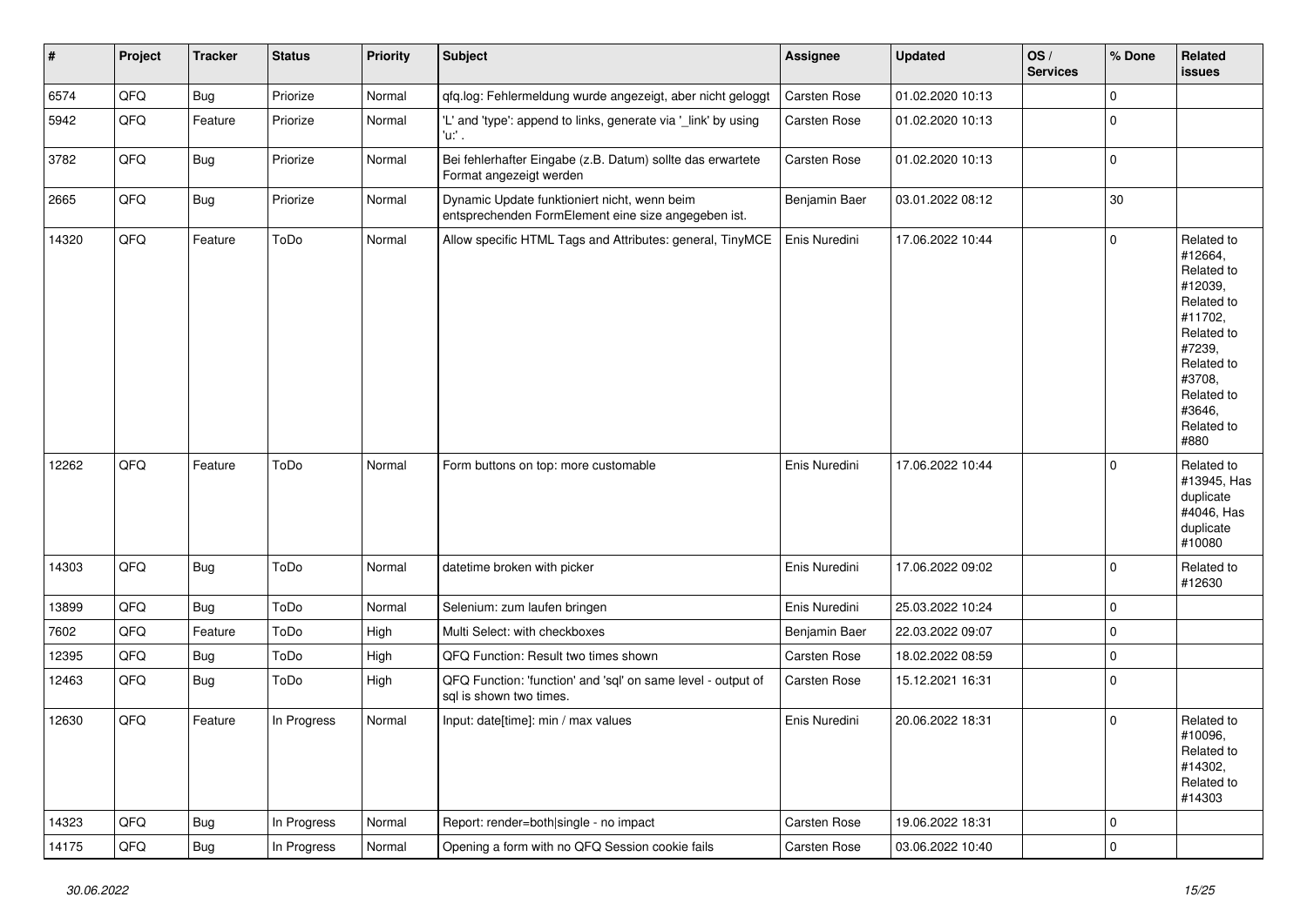| $\pmb{\#}$ | Project | <b>Tracker</b> | <b>Status</b> | <b>Priority</b> | <b>Subject</b>                                   | <b>Assignee</b>     | <b>Updated</b>   | OS/<br><b>Services</b> | % Done      | Related<br><b>issues</b>                                                                                                       |
|------------|---------|----------------|---------------|-----------------|--------------------------------------------------|---------------------|------------------|------------------------|-------------|--------------------------------------------------------------------------------------------------------------------------------|
| 11517      | QFQ     | Bug            | In Progress   | Normal          | extraButtonInfo Broken for multiple FormElements | Carsten Rose        | 12.05.2022 13:12 |                        | $\Omega$    | Related to<br>#7890,<br>Related to<br>#3811, Has<br>duplicate<br>#10905, Has<br>duplicate<br>#10553, Has<br>duplicate<br>#6779 |
| 12508      | QFQ     | Bug            | In Progress   | High            | qfq Form: sendMail                               | Karin Niffeler      | 19.03.2022 17:48 |                        | 0           |                                                                                                                                |
| 11980      | QFQ     | Feature        | In Progress   | Normal          | protected verzeichnis MUSS geschützt werden      | Carsten Rose        | 07.09.2021 13:30 |                        | $\pmb{0}$   |                                                                                                                                |
| 10661      | QFQ     | <b>Bug</b>     | In Progress   | Normal          | Typo3 Warnungen                                  | Carsten Rose        | 07.09.2021 13:23 |                        | $\mathbf 0$ | Related to<br>#12440                                                                                                           |
| 12439      | QFQ     | Feature        | In Progress   | Normal          | TinyMCE Paste from Word & Character Count/Limit  | Carsten Rose        | 05.05.2021 22:15 |                        | $\mathbf 0$ |                                                                                                                                |
| 4194       | QFQ     | Feature        | In Progress   | Normal          | Bootstrap 4 ist jetzt offiziel                   |                     | 03.05.2021 20:47 |                        | $\mathbf 0$ | Related to<br>#10114                                                                                                           |
| 5695       | QFQ     | Feature        | In Progress   | Normal          | Multiform                                        | Carsten Rose        | 02.01.2021 18:38 |                        | 0           |                                                                                                                                |
| 11076      | QFQ     | Feature        | In Progress   | Normal          | SELECT  AS _websocket                            | <b>Carsten Rose</b> | 30.08.2020 17:49 |                        | 0           |                                                                                                                                |
| 10443      | QFQ     | Feature        | In Progress   | Normal          | Konzept_api / _live                              | Carsten Rose        | 07.05.2020 09:39 |                        | $\pmb{0}$   |                                                                                                                                |
| 6250       | QFQ     | Feature        | In Progress   | Normal          | Enhance layout: a) Subrecord, b) Subrecord-Title | Carsten Rose        | 01.02.2020 23:22 |                        | $\mathbf 0$ | Related to<br>#5391                                                                                                            |
| 10793      | QFQ     | Feature        | In Progress   | Normal          | <b>Update NPM Packages</b>                       | <b>Carsten Rose</b> | 07.09.2021 13:25 |                        | $30\,$      |                                                                                                                                |
| 9517       | QFQ     | Feature        | In Progress   | High            | Input multiple tags with typeahead               | Carsten Rose        | 03.05.2021 21:14 |                        | 40          | Related to<br>#10150                                                                                                           |
| 12440      | QFQ     | Feature        | In Progress   | Normal          | Typo3 V10 upgrade (durchfuehren und testen)      | Carsten Rose        | 21.03.2022 09:53 |                        | 50          | Related to<br>#12357,<br>Related to<br>#12067,<br>Related to<br>#10661                                                         |
| 13330      | QFQ     | Feature        | In Progress   | Normal          | Multi Form: Upload                               | Carsten Rose        | 07.11.2021 12:40 |                        | 50          | Related to<br>#9706                                                                                                            |
| 9691       | QFQ     | Bug            | In Progress   | Normal          | Checkbox: dynamic update > readonly              | Carsten Rose        | 01.02.2020 23:22 |                        | 50          | Related to<br>#9834                                                                                                            |
| 9789       | QFQ     | <b>Bug</b>     | In Progress   | High            | Record Lock: release to early on 'leave page'    | Carsten Rose        | 10.01.2022 09:25 |                        | 100         | Related to<br>#10081,<br>Related to<br>#9173,<br>Related to<br>#8702                                                           |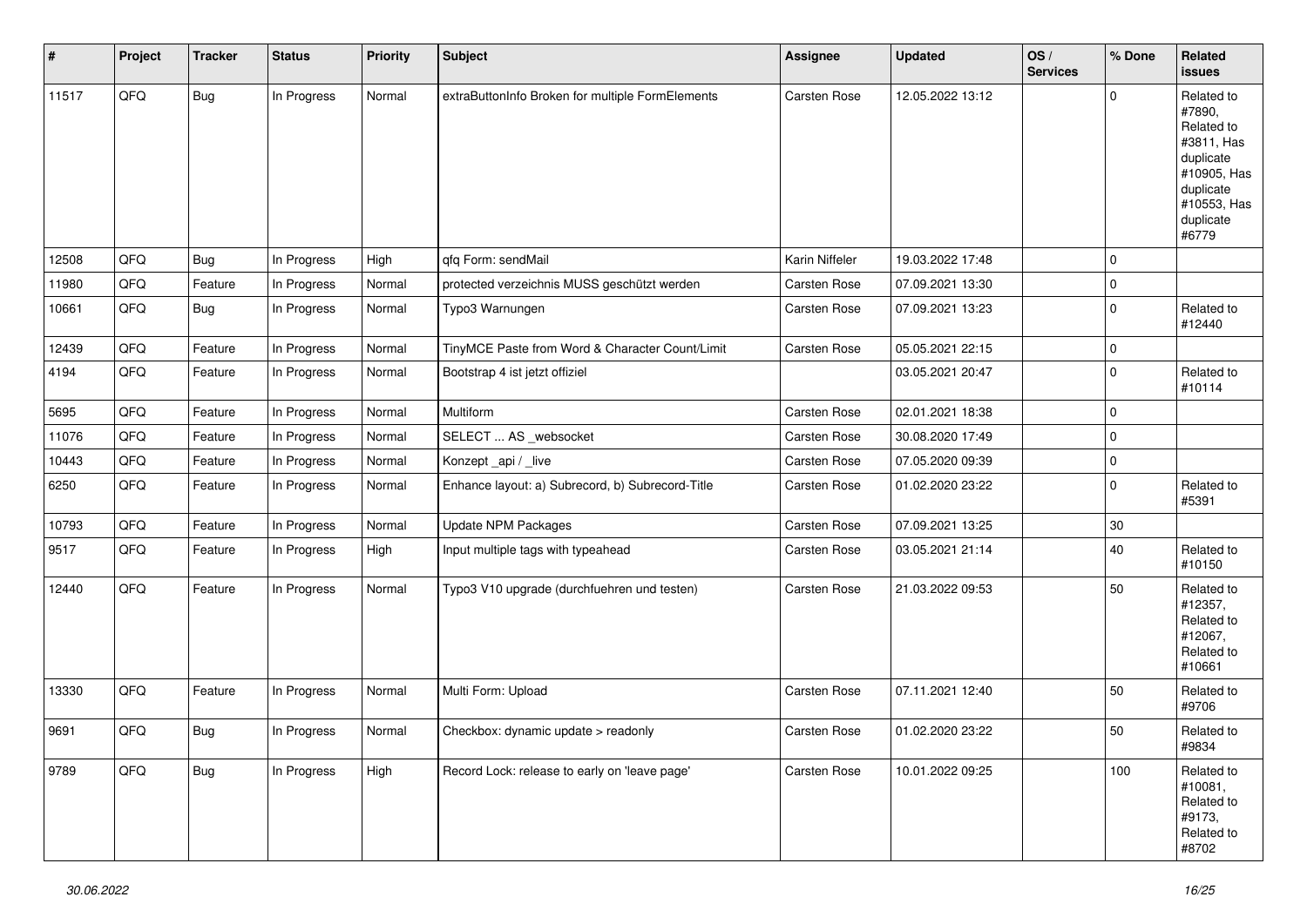| #     | Project | <b>Tracker</b> | <b>Status</b>              | <b>Priority</b> | Subject                                                                              | Assignee          | <b>Updated</b>   | OS/<br><b>Services</b> | % Done      | Related<br>issues                                                      |
|-------|---------|----------------|----------------------------|-----------------|--------------------------------------------------------------------------------------|-------------------|------------------|------------------------|-------------|------------------------------------------------------------------------|
| 13566 | QFQ     | Feature        | Ready to sync<br>(develop) | Normal          | Delete config-example.qfq.php file                                                   | Carsten Rose      | 23.12.2021 09:25 |                        | $\mathbf 0$ |                                                                        |
| 9052  | QFQ     | Feature        | Feedback                   | High            | Report: CodeMirror with SQL Syntax Highlight in FE                                   | Enis Nuredini     | 08.06.2022 10:25 |                        | 0           |                                                                        |
| 11630 | QFQ     | Bug            | Feedback                   | High            | Bitte check ob CALL() in 20.11.0 noch so funktioniert wie in<br>20.4.1               | Enis Nuredini     | 28.05.2022 13:45 |                        | $\mathbf 0$ | Related to<br>#11325                                                   |
| 13767 | QFQ     | <b>Bug</b>     | Feedback                   | Normal          | date/time-picker: required shows up/down button orange                               | Enis Nuredini     | 16.05.2022 23:16 |                        | 0           |                                                                        |
| 10782 | QFQ     | Feature        | Feedback                   | Normal          | Tiny MCE: Image Upload                                                               | Enis Nuredini     | 16.05.2022 23:16 |                        | $\mathbf 0$ | Related to<br>#12452                                                   |
| 12546 | QFQ     | Bug            | Feedback                   | Normal          | Branch 'Development' - Unit Tests mit dirty workaround<br>angepasst                  | Carsten Rose      | 19.03.2022 17:48 |                        | $\mathbf 0$ |                                                                        |
| 5894  | QFQ     | Feature        | Feedback                   | Normal          | Typeahead in Report: show/hide rows dynamically                                      | Carsten Rose      | 18.02.2022 08:50 |                        | $\mathbf 0$ | Related to<br>#5893,<br>Related to<br>#5885                            |
| 9548  | QFQ     | Feature        | Feedback                   | High            | FormElement: Pattern mismatch - optional report only on<br>focus lost                | Benjamin Baer     | 03.05.2021 21:14 |                        | $\mathbf 0$ |                                                                        |
| 11347 | QFQ     | <b>Bug</b>     | Feedback                   | Normal          | If Bedingungen funktionieren nicht korrekt                                           | Christoph Fuchs   | 21.03.2021 20:37 |                        | 0           |                                                                        |
| 10124 | QFQ     | Feature        | Feedback                   | Normal          | qfq AAI-Login                                                                        | Karin Niffeler    | 07.05.2020 09:36 |                        | $\mathbf 0$ |                                                                        |
| 9898  | QFQ     | <b>Bug</b>     | Feedback                   | Normal          | Formular trotz Timeout gespeichert                                                   | Benjamin Baer     | 01.02.2020 15:56 |                        | 0           |                                                                        |
| 9535  | QFQ     | Bug            | Feedback                   | Normal          | Report:  AS '_vertical' - column to wide - vertical >> rot45,<br>rot <sub>90</sub>   | Benjamin Baer     | 01.02.2020 15:56 |                        | $\mathbf 0$ |                                                                        |
| 8316  | QFQ     | <b>Bug</b>     | Feedback                   | Normal          | Documentation/Behaviour for Nested Queries and<br>Record-Store confusing             | Nicola Chiapolini | 20.11.2019 09:14 |                        | $\mathbf 0$ |                                                                        |
| 12584 | QFQ     | Feature        | Feedback                   | Normal          | T3 v10 migration script: replace alias-patterns (v11)                                | Carsten Rose      | 28.05.2022 11:12 |                        | 100         |                                                                        |
| 13572 | QFQ     | Feature        | Feedback                   | Normal          | Form Load: misleading error message on trying to load non<br>existent primary record | Enis Nuredini     | 16.05.2022 23:16 |                        | 100         |                                                                        |
| 13608 | QFQ     | Feature        | Some day<br>maybe          | Normal          | Automatic Browser Language Redirect                                                  | Enis Nuredini     | 17.06.2022 08:35 |                        | $\mathbf 0$ |                                                                        |
| 7732  | QFQ     | Feature        | Some day<br>maybe          | Normal          | Javascript: Lazy Loading der add on libs                                             | Benjamin Baer     | 08.06.2022 10:38 |                        | $\mathbf 0$ | Related to<br>#12611,<br>Related to<br>#12490,<br>Related to<br>#10013 |
| 10013 | QFQ     | Feature        | Some day<br>maybe          | Normal          | FE.typ=editor: CodeMirror                                                            | Carsten Rose      | 08.06.2022 10:37 |                        | $\Omega$    | Related to<br>#12611,<br>Related to<br>#12490,<br>Related to<br>#7732  |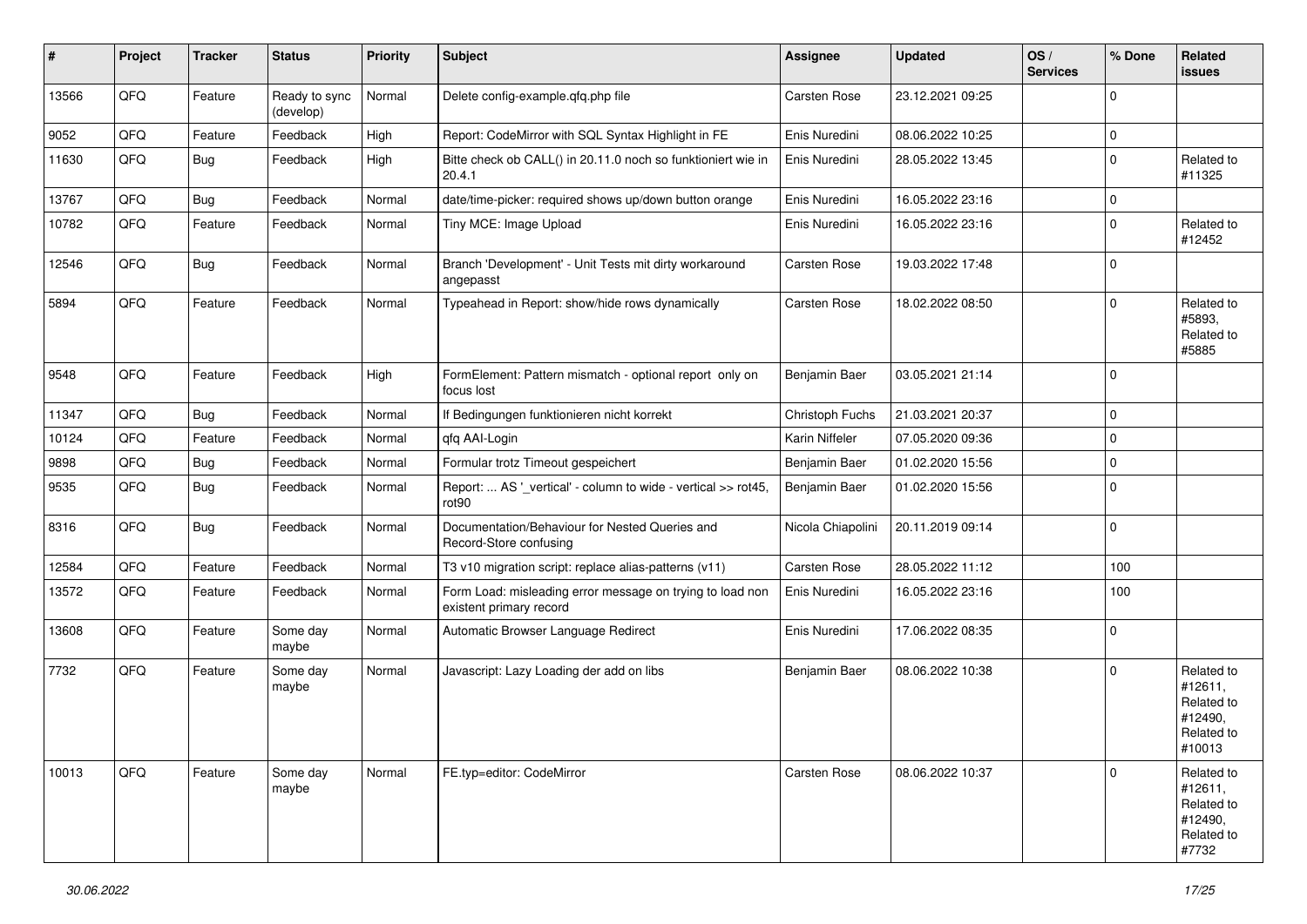| ∦     | Project | <b>Tracker</b> | <b>Status</b>     | <b>Priority</b> | <b>Subject</b>                                    | Assignee            | <b>Updated</b>   | OS/<br><b>Services</b> | % Done              | Related<br><b>issues</b>                                              |
|-------|---------|----------------|-------------------|-----------------|---------------------------------------------------|---------------------|------------------|------------------------|---------------------|-----------------------------------------------------------------------|
| 12611 | QFQ     | Feature        | Some day<br>maybe | Normal          | Refactoring: Bootstrap with Lazy Loading          | Carsten Rose        | 08.06.2022 10:37 |                        | $\Omega$            | Related to<br>#12490,<br>Related to<br>#10013,<br>Related to<br>#7732 |
| 5548  | QFQ     | Feature        | Some day<br>maybe | Normal          | 801 Textfiles/Scriptfiles als Thumbnail           | Carsten Rose        | 07.03.2022 16:26 |                        | $\Omega$            |                                                                       |
| 12337 | QFQ     | Feature        | Some day<br>maybe | Normal          | Database.php: better caching                      | <b>Carsten Rose</b> | 16.09.2021 15:10 |                        | $\mathbf{0}$        |                                                                       |
| 12315 | QFQ     | Feature        | Some day<br>maybe | Normal          | Form History (Diffs) / Backups                    | Carsten Rose        | 16.09.2021 15:10 |                        | $\mathsf{O}\xspace$ |                                                                       |
| 11323 | QFQ     | Feature        | Some day<br>maybe | Normal          | Report Frontend Editor Modal + Codemirror         | <b>Carsten Rose</b> | 16.09.2021 15:10 |                        | $\mathbf{0}$        | Related to<br>#11036                                                  |
| 11322 | QFO     | Feature        | Some day<br>maybe | Normal          | Form Element JSON - (multiline parameter field)   | Carsten Rose        | 16.09.2021 15:10 |                        | $\Omega$            |                                                                       |
| 11217 | QFQ     | Feature        | Some day<br>maybe | Normal          | <b>Extend Script Functionality</b>                | Carsten Rose        | 16.09.2021 15:10 |                        | $\mathbf 0$         |                                                                       |
| 10716 | QFQ     | Feature        | Some day<br>maybe | Normal          | Business Logic mit Externen Skripten              | <b>Carsten Rose</b> | 16.09.2021 15:10 |                        | $\Omega$            | Related to<br>#10713,<br>Related to<br>#8217                          |
| 10095 | QFQ     | Feature        | Some day<br>maybe | Normal          | Generic Gitlab Integration into QFQ               | Carsten Rose        | 16.09.2021 15:10 |                        | $\Omega$            |                                                                       |
| 8586  | QFQ     | Feature        | Some day<br>maybe | Normal          | QFQ: Enhance Error message for 'record not found' | Carsten Rose        | 16.09.2021 15:10 |                        | $\mathbf 0$         |                                                                       |
| 8520  | QFQ     | Feature        | Some day<br>maybe | Normal          | Bring QFQ to Composer                             | <b>Carsten Rose</b> | 16.09.2021 15:10 |                        | $\mathbf{0}$        |                                                                       |
| 8101  | QFQ     | Feature        | Some day<br>maybe | Normal          | Password hash: support further hashing methods    | Carsten Rose        | 16.09.2021 15:10 |                        | $\mathbf 0$         |                                                                       |
| 7456  | QFQ     | Bug            | Some day<br>maybe | Low             | Todos in Code: solve or make ticket               | Carsten Rose        | 16.09.2021 15:10 |                        | $\overline{0}$      |                                                                       |
| 7453  | QFQ     | Feature        | Some day<br>maybe | Normal          | import / export forms QFQ                         | Carsten Rose        | 16.09.2021 15:10 |                        | $\mathbf{0}$        |                                                                       |
| 7452  | QFQ     | Feature        | Some day<br>maybe | Normal          | automate deployment new QFQ version               | Carsten Rose        | 16.09.2021 15:10 |                        | $\mathbf 0$         |                                                                       |
| 11036 | QFQ     | Feature        | Some day<br>maybe | Normal          | inline report editor permissions                  | Carsten Rose        | 16.09.2021 15:09 |                        | $\mathbf{0}$        | Related to<br>#11323                                                  |
| 10745 | QFQ     | Feature        | Some day<br>maybe | Normal          | <b>Tablesorter Excel Export</b>                   | Carsten Rose        | 16.09.2021 15:09 |                        | $\mathbf 0$         |                                                                       |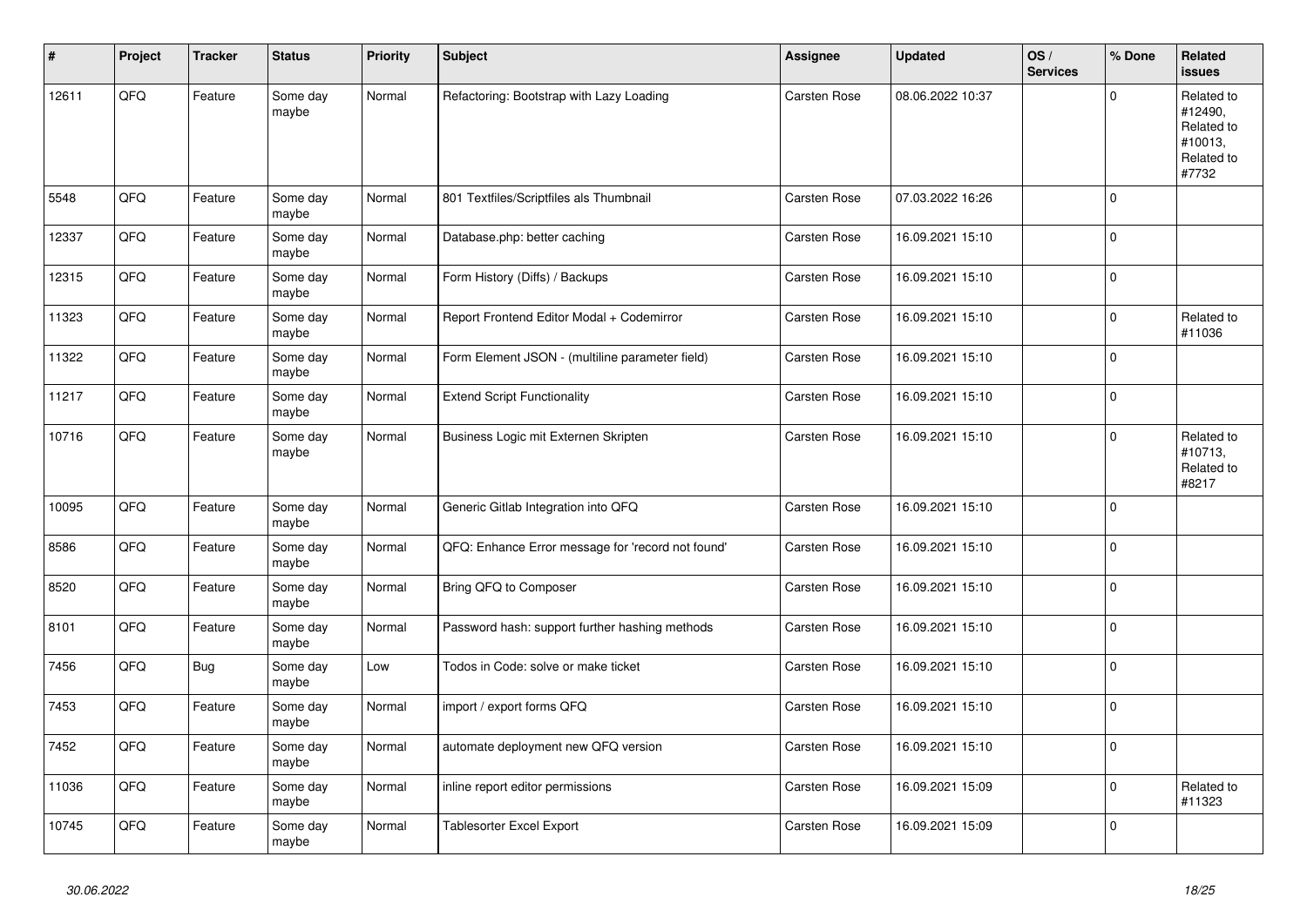| #     | Project | <b>Tracker</b> | <b>Status</b>     | <b>Priority</b> | <b>Subject</b>                                                                                         | Assignee            | <b>Updated</b>   | OS/<br><b>Services</b> | % Done              | <b>Related</b><br><b>issues</b> |
|-------|---------|----------------|-------------------|-----------------|--------------------------------------------------------------------------------------------------------|---------------------|------------------|------------------------|---------------------|---------------------------------|
| 10116 | QFQ     | Feature        | Some day<br>maybe | Normal          | TypeAhead: Tag - show inside 'input' element                                                           | <b>Carsten Rose</b> | 16.09.2021 15:09 |                        | $\Omega$            |                                 |
| 4445  | QFQ     | Feature        | Some day<br>maybe | Normal          | template group: Option to simulate fieldset                                                            |                     | 28.06.2021 14:11 |                        | $\mathbf 0$         |                                 |
| 9669  | QFQ     | Bug            | Some day<br>maybe | Normal          | Checkbox / Template Group: radio/checkbox visible broken<br>after 'add'                                | <b>Carsten Rose</b> | 16.06.2021 13:47 |                        | $\mathbf 0$         | Related to<br>#8091             |
| 4279  | QFQ     | <b>Bug</b>     | Some day<br>maybe | High            | config.linkVars lost                                                                                   | Carsten Rose        | 03.05.2021 21:14 |                        | $\Omega$            |                                 |
| 4258  | QFQ     | Feature        | Some day<br>maybe | High            | <b>System Defaults: Forms</b>                                                                          | <b>Carsten Rose</b> | 03.05.2021 21:14 |                        | $\mathbf 0$         |                                 |
| 3990  | QFQ     | Feature        | Some day<br>maybe | High            | custom class definition: add space automatically                                                       | <b>Carsten Rose</b> | 03.05.2021 21:14 |                        | $\Omega$            |                                 |
| 3967  | QFQ     | Feature        | Some day<br>maybe | High            | Report: Checkbox, Radio, Dropdown, Input welches ohne<br>Submit funktioniert - 'Inline-Form'           | <b>Carsten Rose</b> | 03.05.2021 21:14 |                        | $\mathbf 0$         |                                 |
| 3848  | QFQ     | Feature        | Some day<br>maybe | High            | Antivirus check fuer Upload files in qfq?                                                              | Carsten Rose        | 03.05.2021 21:14 |                        | $\overline{0}$      | Related to<br>#4131             |
| 3570  | QFQ     | <b>Bug</b>     | Some day<br>maybe | High            | Formular mit prmitnew permitEdit=Always wird nicht<br>aufgerufen (ist leer)                            | Carsten Rose        | 03.05.2021 21:14 |                        | $\Omega$            |                                 |
| 3109  | QFQ     | <b>Bug</b>     | Some day<br>maybe | High            | RealUrl: Links werden nicht korrekt gerendert                                                          | <b>Carsten Rose</b> | 03.05.2021 21:14 |                        | $\mathbf{0}$        |                                 |
| 3061  | QFQ     | <b>Bug</b>     | Some day<br>maybe | High            | winstitute: mysql connection durcheinander - nmhp17<br>(ag7)/QFQ arbeitet mit DB/Tabellen von biostat. | Carsten Rose        | 03.05.2021 21:14 |                        | $\mathbf 0$         |                                 |
| 880   | QFQ     | Feature        | Some day<br>maybe | Urgent          | Security: PHP, SQL Injection, XSS                                                                      |                     | 03.05.2021 21:14 |                        | $\mathsf{O}\xspace$ | Related to<br>#14320            |
| 7278  | QFQ     | Feature        | Some day<br>maybe | Normal          | Form: Wert vordefinieren der immer gesetzt wird                                                        |                     | 02.05.2021 09:27 |                        | $\mathbf 0$         |                                 |
| 7229  | QFQ     | Feature        | Some day<br>maybe | Normal          | New FormElement.type: Button                                                                           |                     | 01.02.2021 12:32 |                        | $\mathbf 0$         |                                 |
| 3880  | QFQ     | Feature        | Some day<br>maybe | Normal          | Form 'Form': anlegen einer Tabelle                                                                     |                     | 14.01.2021 10:12 |                        | $\Omega$            |                                 |
| 9281  | QFQ     | Bug            | Some day<br>maybe | Normal          | Allow STRICT_TRANS_TABLES                                                                              | <b>Carsten Rose</b> | 02.01.2021 18:43 |                        | $\Omega$            |                                 |
| 9126  | QFQ     | <b>Bug</b>     | Some day<br>maybe | Normal          | hidden Form elements are present in page source                                                        |                     | 02.01.2021 18:41 |                        | $\mathbf 0$         |                                 |
| 10738 | QFQ     | Feature        | Some day<br>maybe | Normal          | CORS headers for external API requests                                                                 |                     | 10.06.2020 14:00 |                        | $\Omega$            |                                 |
| 9130  | QFQ     | Feature        | Some day<br>maybe | Normal          | tablesorter: Automatic Row numbering / Zeilenummer                                                     | Benjamin Baer       | 01.02.2020 23:22 |                        | $\mathbf{0}$        |                                 |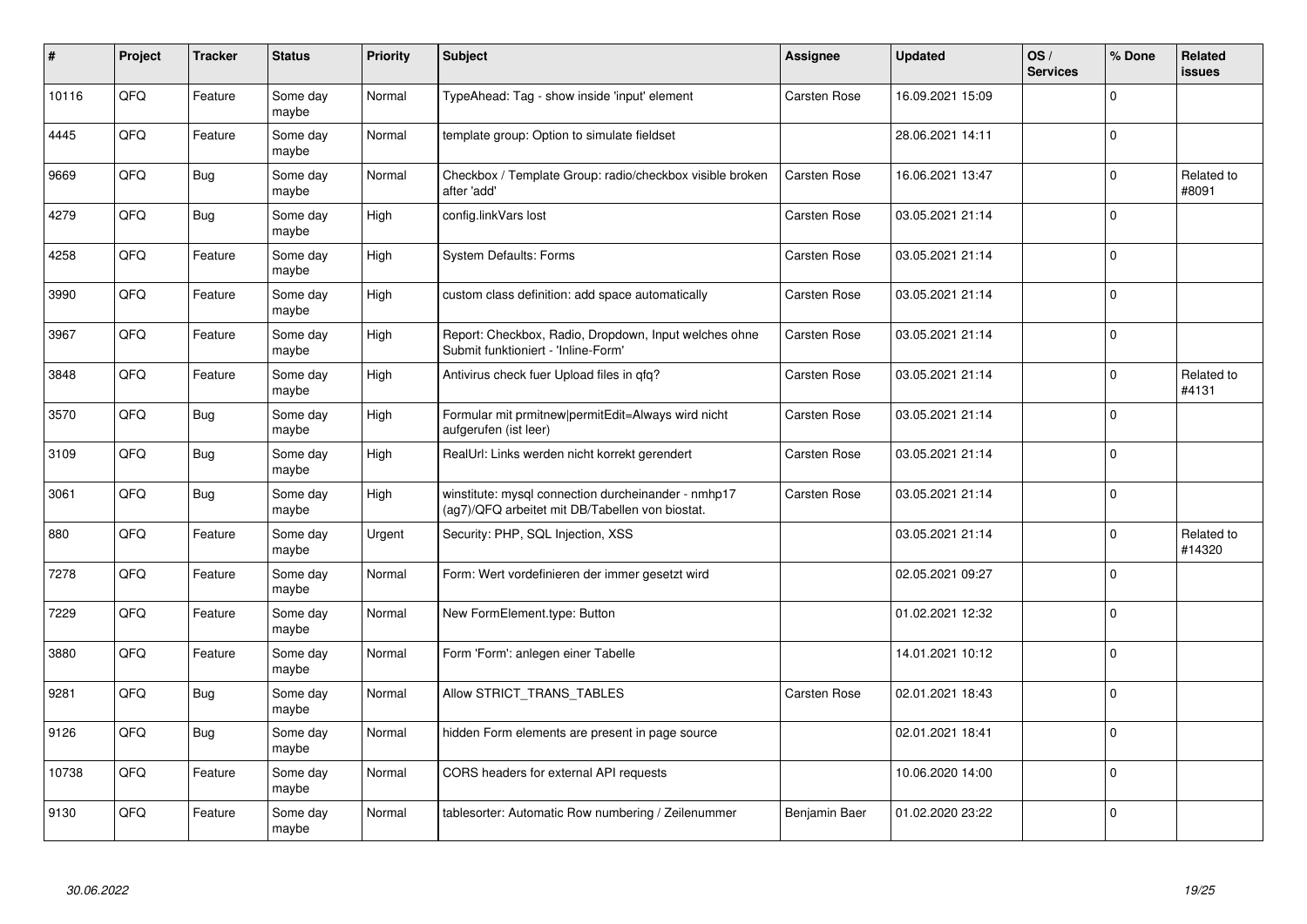| #    | Project | <b>Tracker</b> | <b>Status</b>     | <b>Priority</b> | <b>Subject</b>                                                                                                                                                | Assignee            | <b>Updated</b>   | OS/<br><b>Services</b> | % Done              | Related<br><b>issues</b>                       |
|------|---------|----------------|-------------------|-----------------|---------------------------------------------------------------------------------------------------------------------------------------------------------------|---------------------|------------------|------------------------|---------------------|------------------------------------------------|
| 6972 | QFQ     | Feature        | Some day<br>maybe | Normal          | Fabric Clipboard / cross browser tab                                                                                                                          | Benjamin Baer       | 01.02.2020 23:21 |                        | 0                   |                                                |
| 6970 | QFQ     | Feature        | Some day<br>maybe | Normal          | tablesorter: default fuer 'sortReset' aendern von 'Ctrl' zu 'Alt'                                                                                             | Benjamin Baer       | 01.02.2020 23:21 |                        | $\Omega$            |                                                |
| 5892 | QFQ     | Feature        | Some day<br>maybe | Normal          | QFQ should use T3 API to manipulate FE GROUP<br>membership                                                                                                    |                     | 01.02.2020 23:20 |                        | $\Omega$            |                                                |
| 5480 | QFQ     | Feature        | Some day<br>maybe | Normal          | QFQ: Dokumentation mit Screenshots versehen                                                                                                                   | <b>Carsten Rose</b> | 01.02.2020 23:20 |                        | $\mathbf 0$         | Related to<br>#9879                            |
| 5452 | QFQ     | Feature        | Some day<br>maybe | Normal          | Thumbnails from PDF: bad quality                                                                                                                              |                     | 01.02.2020 23:20 |                        | $\mathbf 0$         |                                                |
| 4771 | QFQ     | <b>Bug</b>     | Some day<br>maybe | Normal          | qfq: select-down-values empty after save (edit-form for<br>program administrators)                                                                            | <b>Carsten Rose</b> | 01.02.2020 23:20 |                        | $\Omega$            | Related to<br>#4549, Has<br>duplicate<br>#4282 |
| 4719 | QFQ     | Feature        | Some day<br>maybe | Normal          | Custom Message in Client in case of 'Browser tab close,<br>modification will be lost'                                                                         |                     | 01.02.2020 23:20 |                        | $\Omega$            |                                                |
| 4659 | QFQ     | Bug            | Some day<br>maybe | Normal          | infoButtonExtra                                                                                                                                               | <b>Carsten Rose</b> | 01.02.2020 23:20 |                        | $\Omega$            |                                                |
| 4650 | QFQ     | Feature        | Some day<br>maybe | Normal          | Convert html to doc/rtf                                                                                                                                       | <b>Carsten Rose</b> | 01.02.2020 23:20 |                        | $\mathbf 0$         | Related to<br>#10704                           |
| 4640 | QFQ     | Feature        | Some day<br>maybe | Normal          | Rename System Forms                                                                                                                                           |                     | 01.02.2020 23:20 |                        | $\mathbf 0$         |                                                |
| 4627 | QFQ     | Feature        | Some day<br>maybe | Normal          | dbupdate: all tables - check 'create', 'modified' if it is possible<br>to change to default 'CURRENT_TIMESTAMP' and modified<br>'ON UPDATE CURRENT_TIMESTAMP' |                     | 01.02.2020 23:20 |                        | 0                   |                                                |
| 4626 | QFQ     | Feature        | Some day<br>maybe | Normal          | Mobile View: 'classBody=qfq-form-right' makes no sense                                                                                                        |                     | 01.02.2020 23:20 |                        | 0                   |                                                |
| 4551 | QFQ     | Feature        | Some day<br>maybe | Normal          | Set 'pills' via dynamicUpdate to show/hide/disabled                                                                                                           |                     | 01.02.2020 23:20 |                        | $\mathbf 0$         | Related to<br>#3752                            |
| 4549 | QFQ     | <b>Bug</b>     | Some day<br>maybe | Normal          | TemplateGroups: FE.type SELECT loose selected value<br>after save                                                                                             | Carsten Rose        | 01.02.2020 23:20 |                        | $\Omega$            | Related to<br>#4548,<br>Related to<br>#4771    |
| 4546 | QFQ     | Bug            | Some day<br>maybe | Normal          | NH: SIP storage is destroyed                                                                                                                                  |                     | 01.02.2020 23:20 |                        | $\mathbf{0}$        |                                                |
| 4536 | QFO     | Feature        | Some day<br>maybe | Normal          | FE upload: problem with delete if mutliple uploads an<br>FE.name="                                                                                            |                     | 01.02.2020 23:20 |                        | $\mathsf{O}\xspace$ |                                                |
| 4446 | QFG     | Feature        | Some day<br>maybe | Normal          | New FE get same feldContainerId as last modifed FE                                                                                                            |                     | 01.02.2020 23:20 |                        | $\mathbf 0$         |                                                |
| 4443 | QFO     | Feature        | Some day<br>maybe | Normal          | Form: multiple secondary tables                                                                                                                               |                     | 01.02.2020 23:20 |                        | $\mathbf 0$         |                                                |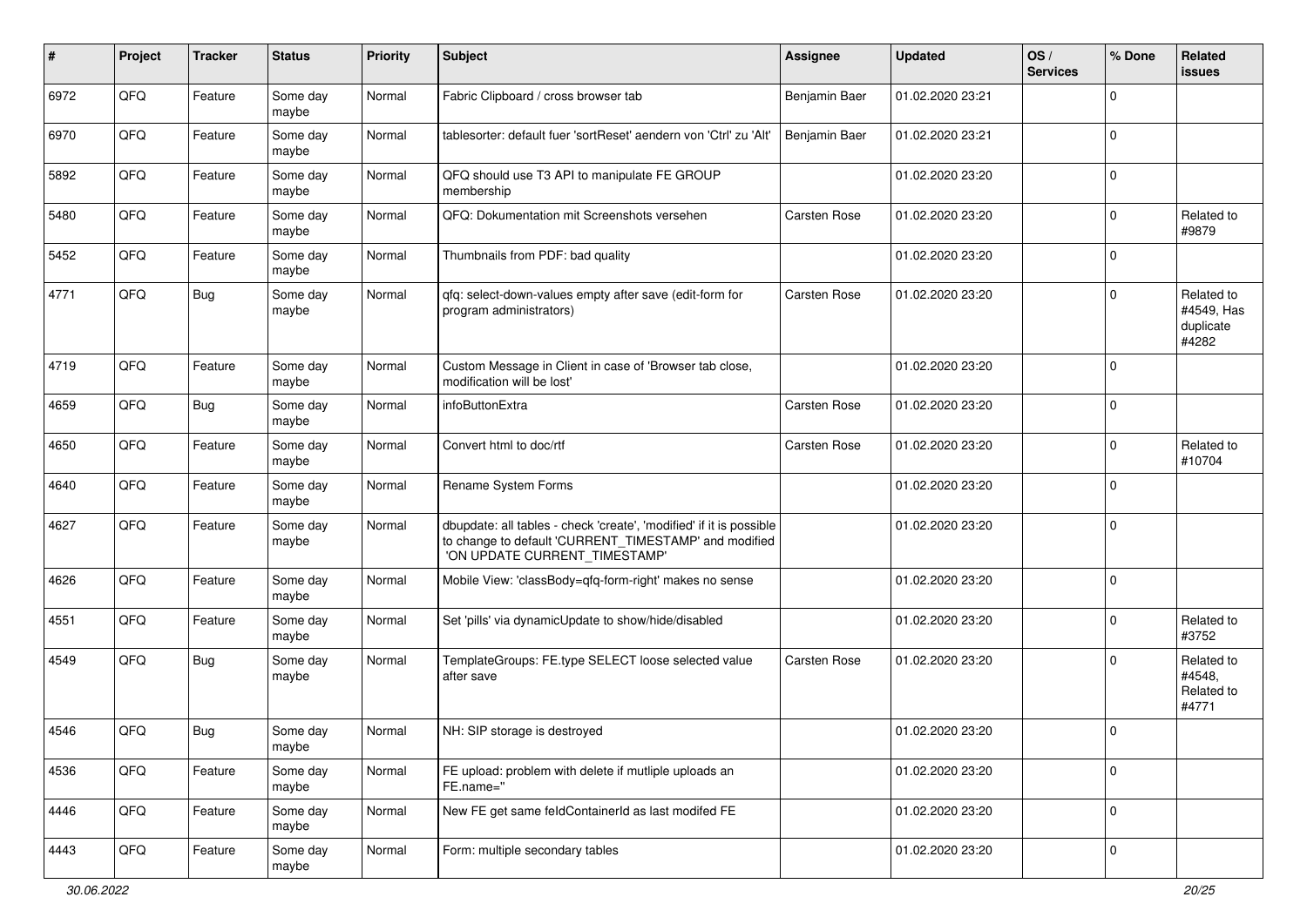| #    | Project | <b>Tracker</b> | <b>Status</b>     | <b>Priority</b> | <b>Subject</b>                                                                                         | <b>Assignee</b>     | <b>Updated</b>   | OS/<br><b>Services</b> | % Done         | Related<br><b>issues</b>                    |
|------|---------|----------------|-------------------|-----------------|--------------------------------------------------------------------------------------------------------|---------------------|------------------|------------------------|----------------|---------------------------------------------|
| 4365 | QFQ     | Feature        | Some day<br>maybe | Normal          | Multi Language: new way of config                                                                      | Carsten Rose        | 01.02.2020 23:20 |                        | $\overline{0}$ |                                             |
| 4343 | QFQ     | Feature        | Some day<br>maybe | Normal          | Link: Classifier to add 'attributes'                                                                   | <b>Carsten Rose</b> | 01.02.2020 23:20 |                        | $\mathbf 0$    | Related to<br>#14077                        |
| 7402 | QFQ     | Bug            | Some day<br>maybe | Normal          | thumbnail cache: outdated picture when permission denied<br>and permission resolved.                   |                     | 01.02.2020 23:20 |                        | $\mathbf 0$    |                                             |
| 7101 | QFQ     | Bug            | Some day<br>maybe | Normal          | 'form' in SIP and 'report' - breaks                                                                    |                     | 01.02.2020 23:20 |                        | $\mathbf 0$    |                                             |
| 5851 | QFQ     | Feature        | Some day<br>maybe | Normal          | Queue System implementieren: MQTT, RabbitMQ                                                            |                     | 01.02.2020 23:20 |                        | $\mathbf 0$    | Related to<br>#5715                         |
| 5850 | QFQ     | Feature        | Some day<br>maybe | Normal          | Deployment: In QFQ Doc best practice fuer zeitgemaesses<br>Deployment beschreiben                      |                     | 01.02.2020 23:20 |                        | $\mathbf 0$    |                                             |
| 5665 | QFQ     | Feature        | Some day<br>maybe | Normal          | Versuch das '{{!' nicht mehr noetig ist.                                                               | Carsten Rose        | 01.02.2020 23:20 |                        | $\mathbf 0$    | Related to<br>#7432,<br>Related to<br>#7434 |
| 5455 | QFQ     | Feature        | Some day<br>maybe | Normal          | Mail Redirects grld abhaengig                                                                          |                     | 01.02.2020 23:20 |                        | $\mathbf 0$    |                                             |
| 5428 | QFQ     | Feature        | Some day<br>maybe | Normal          | secure thumbnail: late render on access.                                                               | Carsten Rose        | 01.02.2020 23:20 |                        | $\mathbf 0$    |                                             |
| 5342 | QFQ     | Feature        | Some day<br>maybe | Normal          | link - with HTML Attributes                                                                            |                     | 01.02.2020 23:20 |                        | $\mathbf 0$    | Related to<br>#14077                        |
| 5024 | QFQ     | Feature        | Some day<br>maybe | Normal          | Fabric: Generate PDF with edits                                                                        | Benjamin Baer       | 01.02.2020 23:20 |                        | $\mathbf 0$    | Related to<br>#10704                        |
| 4816 | QFQ     | Feature        | Some day<br>maybe | Normal          | Templates for QFQ Reports (Tables, Radios, )                                                           |                     | 01.02.2020 23:20 |                        | $\mathbf 0$    |                                             |
| 4757 | QFQ     | Feature        | Some day<br>maybe | Normal          | Test subrecord: download links ok? Links ok?                                                           | Carsten Rose        | 01.02.2020 23:20 |                        | $\mathbf 0$    |                                             |
| 4652 | QFQ     | Feature        | Some day<br>maybe | Normal          | UZH CD: Weiterleitung auf benutzerdefinierte 403/404 Seite                                             | <b>Carsten Rose</b> | 01.02.2020 23:20 |                        | $\mathbf 0$    |                                             |
| 4651 | QFQ     | <b>Bug</b>     | Some day<br>maybe | Normal          | "Loading document" Modal wird angezeigt bei uzhcd type=2<br>Ansicht                                    | Carsten Rose        | 01.02.2020 23:20 |                        | $\mathbf 0$    |                                             |
| 4454 | QFQ     | <b>Bug</b>     | Some day<br>maybe | Normal          | Required Elements: multiple elements in a row - whole row<br>marked if only one input is empty.        | Benjamin Baer       | 01.02.2020 23:20 |                        | $\mathbf 0$    |                                             |
| 4439 | QFQ     | Feature        | Some day<br>maybe | Normal          | Log: report all actions fired by an FE Element, incl. the<br>original directive (slaveld, sqlInsert, ) |                     | 01.02.2020 23:20 |                        | $\mathbf 0$    | Related to<br>#4432,<br>Related to<br>#5458 |
| 4435 | QFO     | Feature        | Some day<br>maybe | Normal          | Report: striptags - specify allowed tags                                                               |                     | 01.02.2020 23:20 |                        | $\mathbf 0$    |                                             |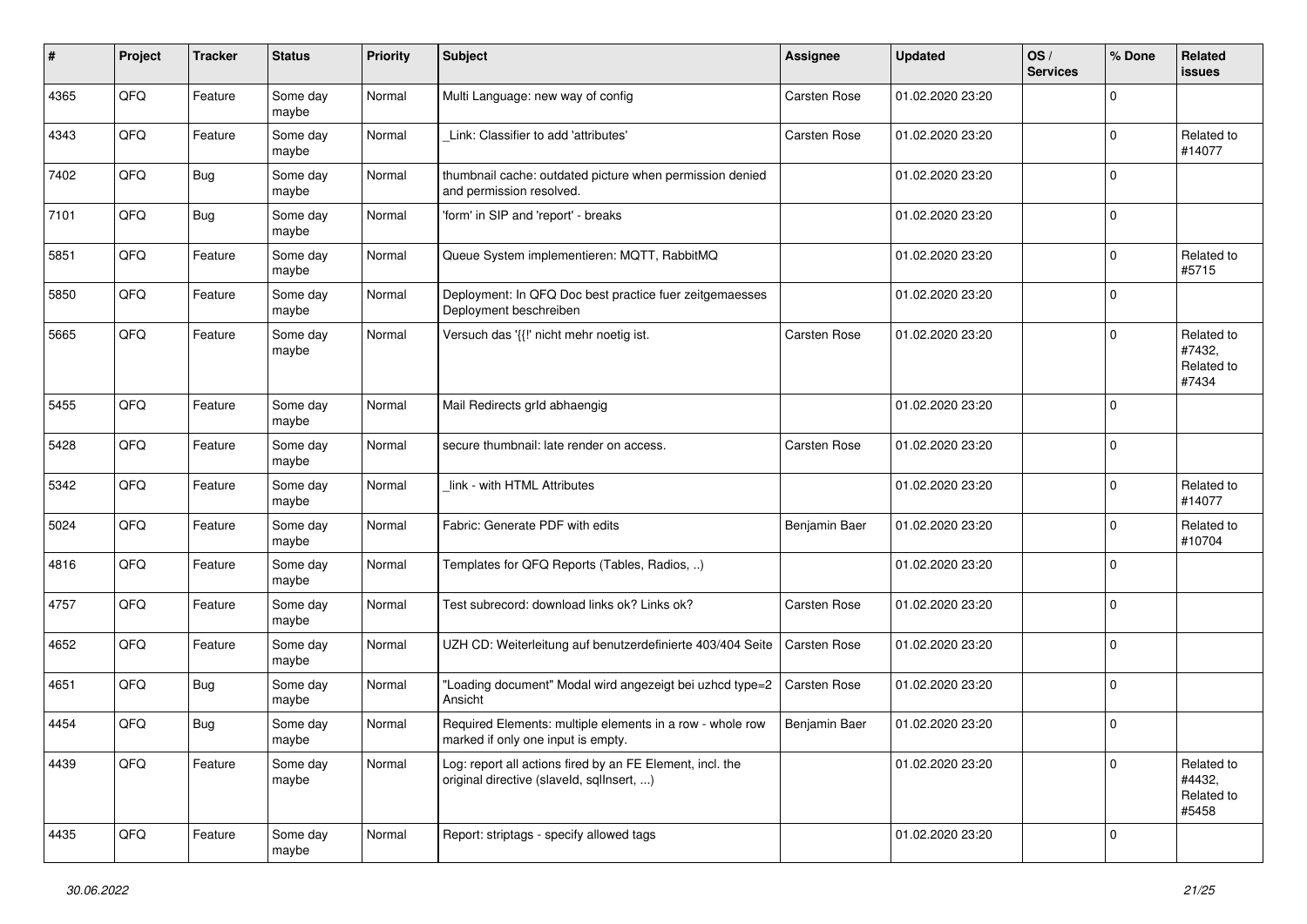| #    | Project | <b>Tracker</b> | <b>Status</b>     | Priority | <b>Subject</b>                                                                                                                                           | <b>Assignee</b>     | <b>Updated</b>   | OS/<br><b>Services</b> | % Done      | Related<br><b>issues</b>                    |
|------|---------|----------------|-------------------|----------|----------------------------------------------------------------------------------------------------------------------------------------------------------|---------------------|------------------|------------------------|-------------|---------------------------------------------|
| 4433 | QFQ     | Feature        | Some day<br>maybe | Normal   | Log when SIP will be destroyed by QFQ for any (security)<br>reason                                                                                       |                     | 01.02.2020 23:20 |                        | $\Omega$    | Related to<br>#4432,<br>Related to<br>#5458 |
| 4398 | QFQ     | <b>Bug</b>     | Some day<br>maybe | Normal   | Typeahead: mouse click in a prefilled input opens a single<br>item dropdown with the current value - click on it seems to<br>set the value, not the key. | Benjamin Baer       | 01.02.2020 23:20 |                        | $\mathbf 0$ | Related to<br>#4457                         |
| 4330 | QFQ     | Feature        | Some day<br>maybe | Normal   | Error Message: report missing {{ / }} in sqlUpdate, sqlInsert,<br>sqlDelete, sqlAfter, sqlBefore in FE action elements.                                  | <b>Carsten Rose</b> | 01.02.2020 23:20 |                        | $\mathbf 0$ |                                             |
| 4328 | QFQ     | <b>Bug</b>     | Some day<br>maybe | Normal   | Error Message: Show FE name/number on problems in FE                                                                                                     | <b>Carsten Rose</b> | 01.02.2020 23:20 |                        | $\mathbf 0$ |                                             |
| 1234 | QFQ     | Feature        | Some day<br>maybe | Normal   | QF: Record numbering: Im Grid soll in Spalte 1 optional die<br>laufende Nummer der Records angezeigt werden.                                             |                     | 01.02.2020 23:20 |                        | $\mathbf 0$ |                                             |
| 955  | QFQ     | Feature        | Some day<br>maybe | Normal   | QF: Notizen vor/nach dem Form                                                                                                                            |                     | 01.02.2020 23:20 |                        | $\mathbf 0$ |                                             |
| 8056 | QFQ     | Feature        | Some day<br>maybe | Normal   | Termin Organisation (Reservation)                                                                                                                        |                     | 01.02.2020 23:19 |                        | $\mathbf 0$ | Related to<br>#8658                         |
| 7921 | QFQ     | Feature        | Some day<br>maybe | Normal   | Rest API Export: URL kuerzer machen                                                                                                                      |                     | 01.02.2020 23:19 |                        | $\Omega$    |                                             |
| 7281 | QFQ     | <b>Bug</b>     | Some day<br>maybe | Normal   | Subrecords: on large screen separator line too short                                                                                                     |                     | 01.02.2020 23:19 |                        | $\Omega$    |                                             |
| 7100 | QFQ     | Feature        | Some day<br>maybe | Normal   | Download: log access, max downloads, time limit                                                                                                          |                     | 01.02.2020 23:19 |                        | $\mathbf 0$ |                                             |
| 6704 | QFQ     | Feature        | Some day<br>maybe | Normal   | Upload Mode: Bilder in Notizen rechts sollen aktuellen<br>Upload repräsentieren.                                                                         |                     | 01.02.2020 23:19 |                        | $\mathbf 0$ | Related to<br>#3264                         |
| 6084 | QFQ     | Feature        | Some day<br>maybe | Normal   | New escape type: 'D' - convert date                                                                                                                      |                     | 01.02.2020 23:19 |                        | $\mathbf 0$ |                                             |
| 5991 | QFQ     | Bug            | Some day<br>maybe | Normal   | URLs with ' ' or long parameter are problematic                                                                                                          | <b>Carsten Rose</b> | 01.02.2020 23:19 |                        | $\mathbf 0$ |                                             |
| 5983 | QFQ     | Feature        | Some day<br>maybe | Normal   | Form Submit (save & update): normalize date/-time FE                                                                                                     | Carsten Rose        | 01.02.2020 23:19 |                        | $\Omega$    |                                             |
| 5923 | QFQ     | Feature        | Some day<br>maybe | Normal   | fillStoreSystemBySqlLate                                                                                                                                 |                     | 01.02.2020 23:19 |                        | $\Omega$    |                                             |
| 5895 | QFQ     | Feature        | Some day<br>maybe | Normal   | Tutorial: List of all QFQ Features                                                                                                                       |                     | 01.02.2020 23:19 |                        | $\mathbf 0$ |                                             |
| 5893 | QFQ     | Feature        | Some day<br>maybe | Normal   | Edit on double-click                                                                                                                                     |                     | 01.02.2020 23:19 |                        | $\mathbf 0$ | Related to<br>#5894                         |
| 5877 | QFQ     | Bug            | Some day<br>maybe | Normal   | FE.type=note:bsColumn strange behaviour                                                                                                                  |                     | 01.02.2020 23:19 |                        | $\Omega$    |                                             |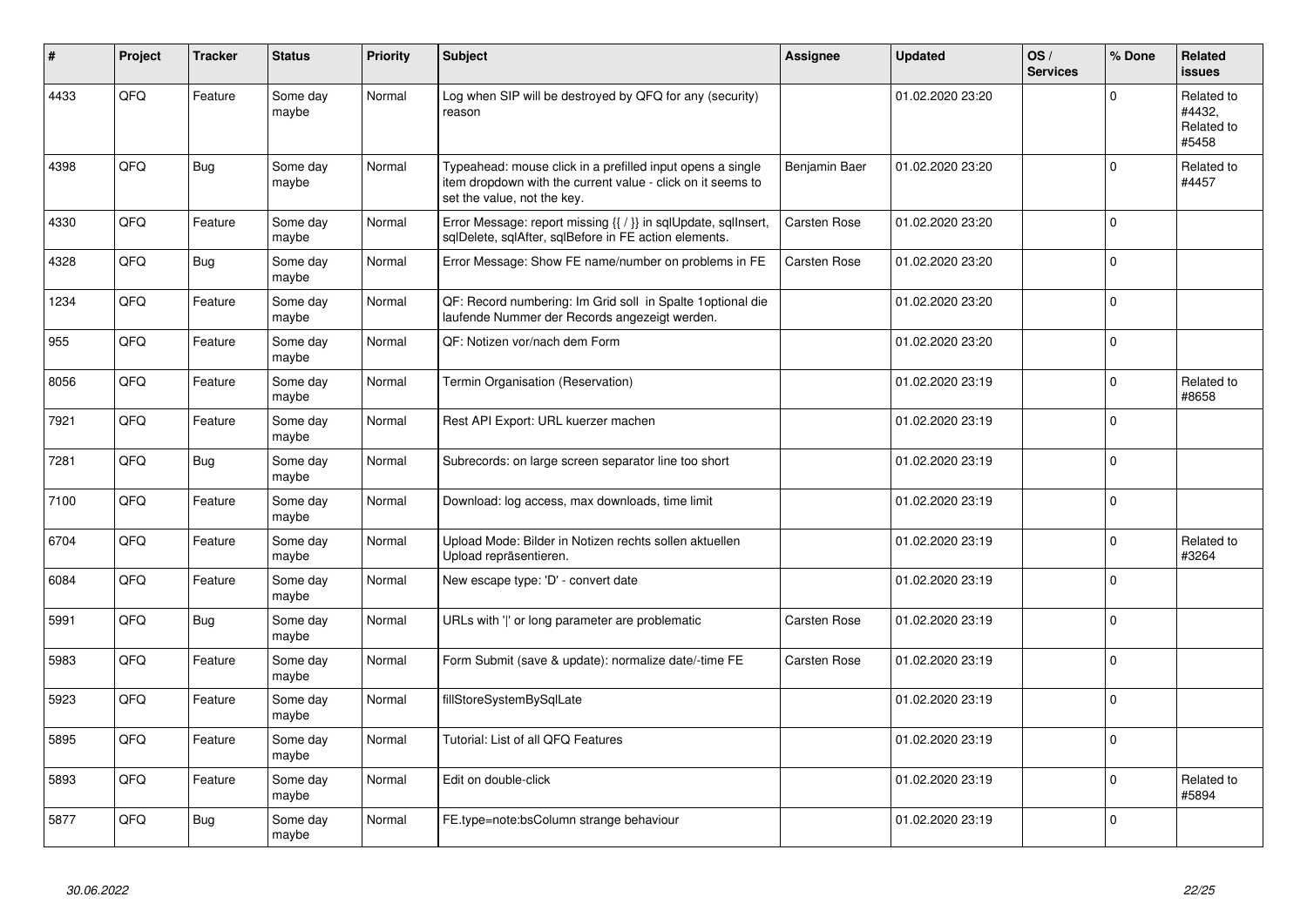| ∦    | Project | <b>Tracker</b> | <b>Status</b>     | <b>Priority</b> | <b>Subject</b>                                                                                                       | <b>Assignee</b>     | <b>Updated</b>   | OS/<br><b>Services</b> | % Done         | Related<br><b>issues</b> |
|------|---------|----------------|-------------------|-----------------|----------------------------------------------------------------------------------------------------------------------|---------------------|------------------|------------------------|----------------|--------------------------|
| 5852 | QFQ     | Feature        | Some day<br>maybe | Normal          | Logging: mail.log / sql.log - im FE anzeigen und via AJAX<br>aktualisieren                                           | <b>Carsten Rose</b> | 01.02.2020 23:19 |                        | $\Omega$       | Related to<br>#5885      |
| 5805 | QFQ     | Feature        | Some day<br>maybe | Normal          | TypeAHead SQL value instead of key stored                                                                            |                     | 01.02.2020 23:19 |                        | $\mathbf 0$    | Related to<br>#5444      |
| 5768 | QFQ     | Bug            | Some day<br>maybe | Normal          | {{pageLanguage:T}}' missing if QFQ is called via api                                                                 | <b>Carsten Rose</b> | 01.02.2020 23:19 |                        | $\Omega$       |                          |
| 5706 | QFQ     | Bug            | Some day<br>maybe | Normal          | upload: fileDestination needs to be sanatized                                                                        | <b>Carsten Rose</b> | 01.02.2020 23:19 |                        | $\Omega$       |                          |
| 5579 | QFQ     | Feature        | Some day<br>maybe | Normal          | Enhance Doc / Presentation: variable type 'link column type'                                                         | <b>Carsten Rose</b> | 01.02.2020 23:19 |                        | $\mathbf 0$    |                          |
| 5557 | QFQ     | Bug            | Some day<br>maybe | Normal          | Form load: STORE_RECORD filled, but should be empty                                                                  | Carsten Rose        | 01.02.2020 23:19 |                        | $\mathbf 0$    |                          |
| 5389 | QFQ     | Feature        | Some day<br>maybe | Normal          | QFQ Design: Multline label / note                                                                                    | Benjamin Baer       | 01.02.2020 23:19 |                        | $\overline{0}$ |                          |
| 5132 | QFQ     | Feature        | Some day<br>maybe | Normal          | Error Message sendmail missing attachment: more details                                                              | <b>Carsten Rose</b> | 01.02.2020 23:19 |                        | 0              |                          |
| 5021 | QFQ     | <b>Bug</b>     | Some day<br>maybe | Normal          | FE.typ=extra - during save displays error 'datum2' already<br>filled in STORE SIP - the value is stored nevertheless | Carsten Rose        | 01.02.2020 23:19 |                        | $\mathbf 0$    | Related to<br>#3875      |
| 4872 | QFQ     | Feature        | Some day<br>maybe | Normal          | Fields of Typo3 page available in STORE TYPO3                                                                        | Carsten Rose        | 01.02.2020 23:19 |                        | $\overline{0}$ |                          |
| 4869 | QFQ     | Feature        | Some day<br>maybe | Normal          | Dynamic Update (show, hide, readonly?, required?) for<br><b>Template Group Elements</b>                              | Carsten Rose        | 01.02.2020 23:19 |                        | $\mathbf 0$    | Related to<br>#4865      |
| 4606 | QFQ     | Feature        | Some day<br>maybe | Normal          | link: qualifier to render bootstrap button                                                                           | Carsten Rose        | 01.02.2020 23:19 |                        | $\Omega$       |                          |
| 4583 | QFQ     | Bug            | Some day<br>maybe | Normal          | Dynamic Update bei TypeAhead Feldern                                                                                 | Carsten Rose        | 01.02.2020 23:19 |                        | $\mathbf 0$    |                          |
| 4528 | QFQ     | Bug            | Some day<br>maybe | Normal          | extraButtonLock mit SQLAhead Bug                                                                                     | <b>Carsten Rose</b> | 01.02.2020 23:19 |                        | $\Omega$       |                          |
| 4092 | QFQ     | <b>Bug</b>     | Some day<br>maybe | Normal          | 1) Logging verbessern wann welches FE warum<br>ausgefuehrt wird, 2) Documentation: Best Practice Template<br>Group   | Carsten Rose        | 01.02.2020 23:19 |                        | $\Omega$       | Related to<br>#3504      |
| 9024 | QFQ     | Bug            | Some day<br>maybe | Normal          | QFQ Einarbeitung                                                                                                     |                     | 01.02.2020 15:56 |                        | $\Omega$       |                          |
| 2643 | QFQ     | <b>Bug</b>     | Some day<br>maybe | Normal          | Zend / PHP Webinars anschauen                                                                                        | <b>Carsten Rose</b> | 01.02.2020 15:56 |                        | $\overline{0}$ |                          |
| 3267 | QFQ     | Feature        | Some day<br>maybe | Normal          | 2 Forms auf einer Seite: real + Read only                                                                            | <b>Carsten Rose</b> | 11.12.2019 16:03 |                        | $\mathbf 0$    |                          |
| 3216 | QFQ     | Feature        | Some day<br>maybe | Normal          | dynamic update für checkbox label2                                                                                   | Carsten Rose        | 11.12.2019 16:03 |                        | $\mathbf 0$    | Related to<br>#2081      |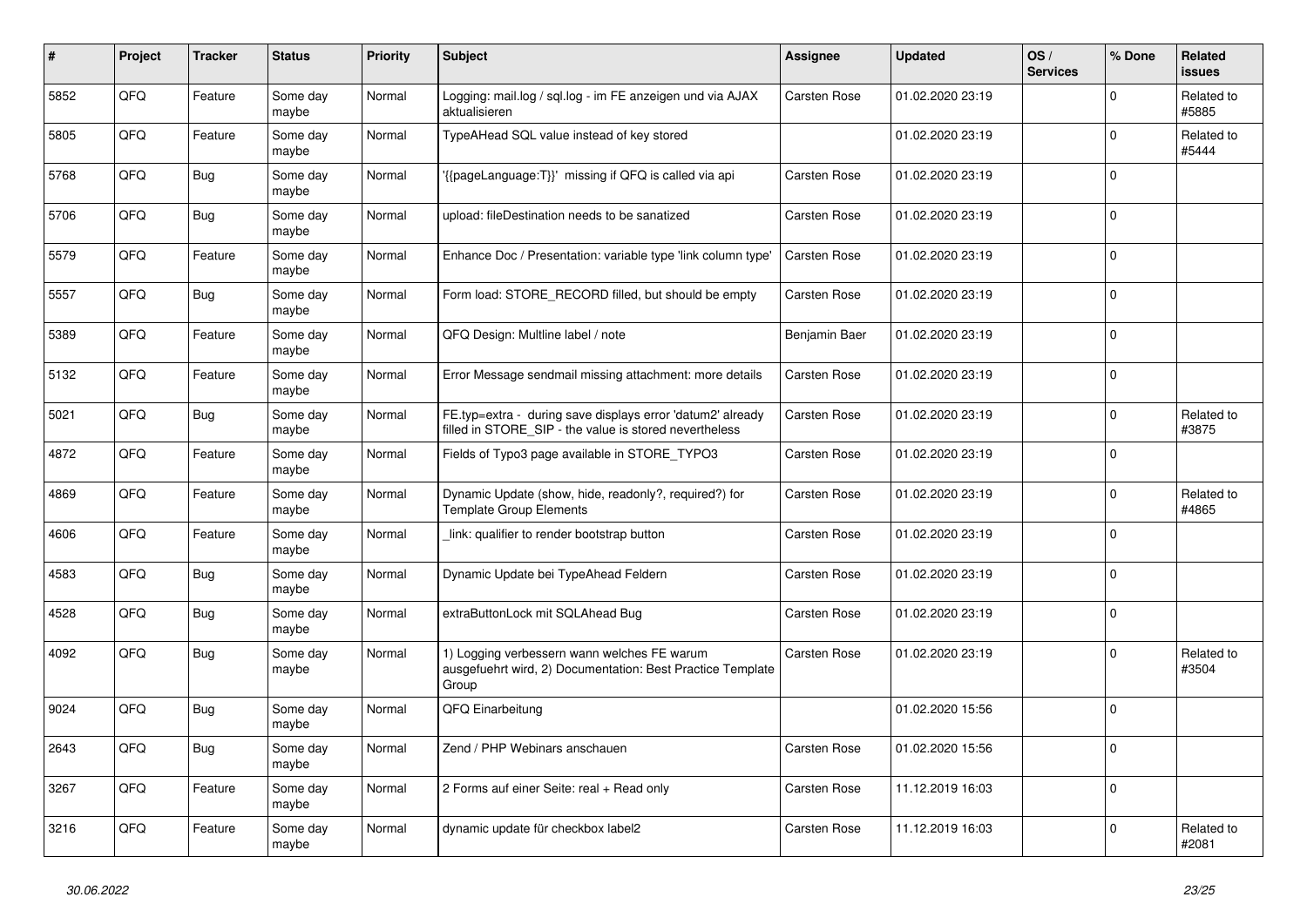| #    | Project | <b>Tracker</b> | <b>Status</b>     | <b>Priority</b> | <b>Subject</b>                                                                                                     | <b>Assignee</b>     | <b>Updated</b>   | OS/<br><b>Services</b> | % Done         | <b>Related</b><br><b>issues</b> |
|------|---------|----------------|-------------------|-----------------|--------------------------------------------------------------------------------------------------------------------|---------------------|------------------|------------------------|----------------|---------------------------------|
| 3130 | QFQ     | <b>Bug</b>     | Some day<br>maybe | Normal          | Debug Info's nicht korrekt nach 'New > Save'.                                                                      | <b>Carsten Rose</b> | 11.12.2019 16:03 |                        | $\Omega$       | Related to<br>#3253             |
| 2995 | QFQ     | Feature        | Some day<br>maybe | Normal          | Dropdown JQuery Plugin: 'chosen' - Moeglichkeit um Select<br>Listen mehr Funktion zu geben. Kein Bootstrap noetig. | Carsten Rose        | 11.12.2019 16:03 |                        | $\mathbf 0$    |                                 |
| 2950 | QFQ     | Feature        | Some day<br>maybe | Normal          | Inhalt QFQ Records als File                                                                                        |                     | 11.12.2019 16:03 |                        | $\Omega$       |                                 |
| 2084 | QFQ     | Feature        | Some day<br>maybe | Normal          | Mailto mit encryption: Subrecord                                                                                   | Carsten Rose        | 11.12.2019 16:03 |                        | $\Omega$       | Related to<br>#2082             |
| 2063 | QFQ     | <b>Bug</b>     | Some day<br>maybe | Normal          | Pills auf 'inaktiv' setzen falls keine Element auf dem Pill<br>sichtbar sind.                                      | Benjamin Baer       | 11.12.2019 16:03 |                        | $\mathbf 0$    | Related to<br>#3752             |
| 1946 | QFQ     | Feature        | Some day<br>maybe | Normal          | Kontrolle ob der ReadOnly Modus bei den<br>Formularelementen korrekt implementiert ist                             | <b>Carsten Rose</b> | 11.12.2019 16:03 |                        | $\Omega$       |                                 |
| 1635 | QFQ     | Feature        | Some day<br>maybe | Normal          | QFQ Extension content record: weitere Optionen<br>einblenden.                                                      | Carsten Rose        | 11.12.2019 16:03 |                        | $\mathbf 0$    |                                 |
| 1510 | QFQ     | Feature        | Some day<br>maybe | Normal          | jquery von google laden, falls das nicht geht lokal                                                                |                     | 11.12.2019 16:03 |                        | $\mathbf 0$    |                                 |
| 1253 | QFQ     | Feature        | Some day<br>maybe | Normal          | QF: Colorpicker                                                                                                    |                     | 11.12.2019 16:03 |                        | $\Omega$       |                                 |
| 1251 | QFQ     | Feature        | Some day<br>maybe | Normal          | QF: Combo                                                                                                          |                     | 11.12.2019 16:03 |                        | $\mathbf 0$    |                                 |
| 4293 | QFQ     | <b>Bug</b>     | Some day<br>maybe | Normal          | Download broken if token 'd:' is missing - but no error<br>message                                                 | Carsten Rose        | 11.12.2019 16:03 |                        | $\mathbf 0$    | Related to<br>#7514             |
| 4259 | QFQ     | Feature        | Some day<br>maybe | Normal          | Instant trigger a cron job                                                                                         | Carsten Rose        | 11.12.2019 16:03 |                        | $\Omega$       |                                 |
| 4197 | QFQ     | Feature        | Some day<br>maybe | Normal          | Unit Test fuer JSON Stream von QuickFormQuery.php ><br>doForm()                                                    | Carsten Rose        | 11.12.2019 16:03 |                        | $\overline{0}$ |                                 |
| 4138 | QFQ     | Bug            | Some day<br>maybe | Normal          | style fehlt                                                                                                        |                     | 11.12.2019 16:03 |                        | $\mathbf 0$    |                                 |
| 4122 | QFQ     | <b>Bug</b>     | Some day<br>maybe | Normal          | file: Render Mode hat keinen Effekt                                                                                |                     | 11.12.2019 16:03 |                        | $\Omega$       |                                 |
| 4027 | QFQ     | Feature        | Some day<br>maybe | Normal          | Missing: orange 'check' / 'bullet'                                                                                 |                     | 11.12.2019 16:03 |                        | $\mathbf 0$    |                                 |
| 4026 | QFQ     | Feature        | Some day<br>maybe | Normal          | sqlLog.sql: log number of FE.id                                                                                    | Carsten Rose        | 11.12.2019 16:03 |                        | $\mathbf 0$    | Related to<br>#5458             |
| 4008 | QFO     | <b>Bug</b>     | Some day<br>maybe | Normal          | FormElemen.type=sendmail: wrong 'TO' if 'real<br>name <rea@mail.to>' is used</rea@mail.to>                         | Carsten Rose        | 11.12.2019 16:03 |                        | $\Omega$       |                                 |
| 3991 | QFQ     | Feature        | Some day<br>maybe | Normal          | report: Columnname ' skipWrap' skips 'fbeg', 'fend'                                                                | Carsten Rose        | 11.12.2019 16:03 |                        | $\Omega$       |                                 |